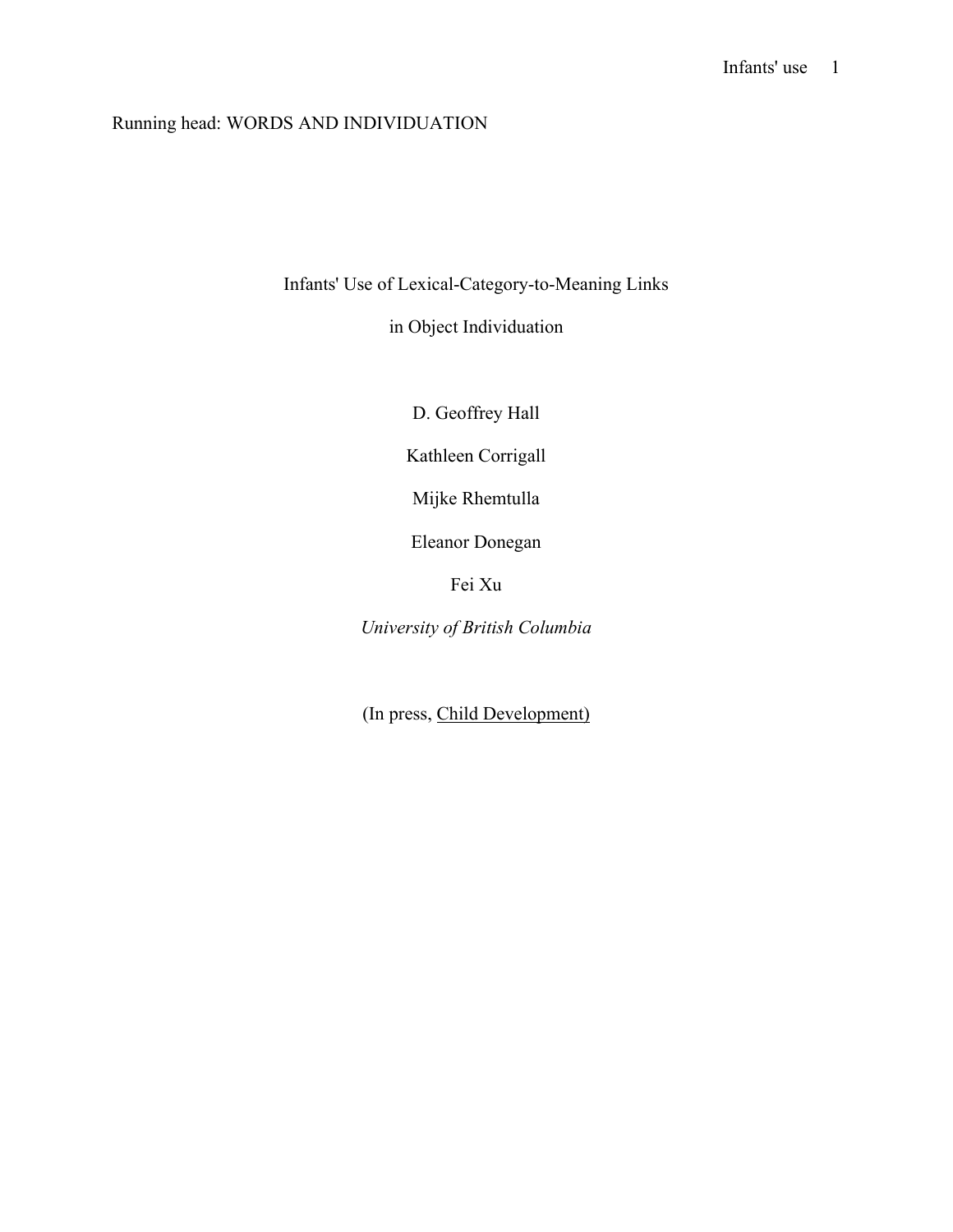# Abstract

Infants watched an experimenter retrieve a stuffed animal from an opaque box and then return it. This happened twice, consistent with either one animal appearing on two occasions or two identical-looking animals each appearing once. The experimenter labeled each object appearance with a different novel label. After infants retrieved one object from the box, their subsequent search behavior was recorded. Twenty-month-olds, but not 16-month-olds, searched significantly longer for a second object inside the box when the labels were both proper names than when they were one count noun followed by one proper name. The effect was not significant when proper names were replaced by adjectives. Twenty-month-olds' understanding of meaning distinctions among several word categories guided their object individuation.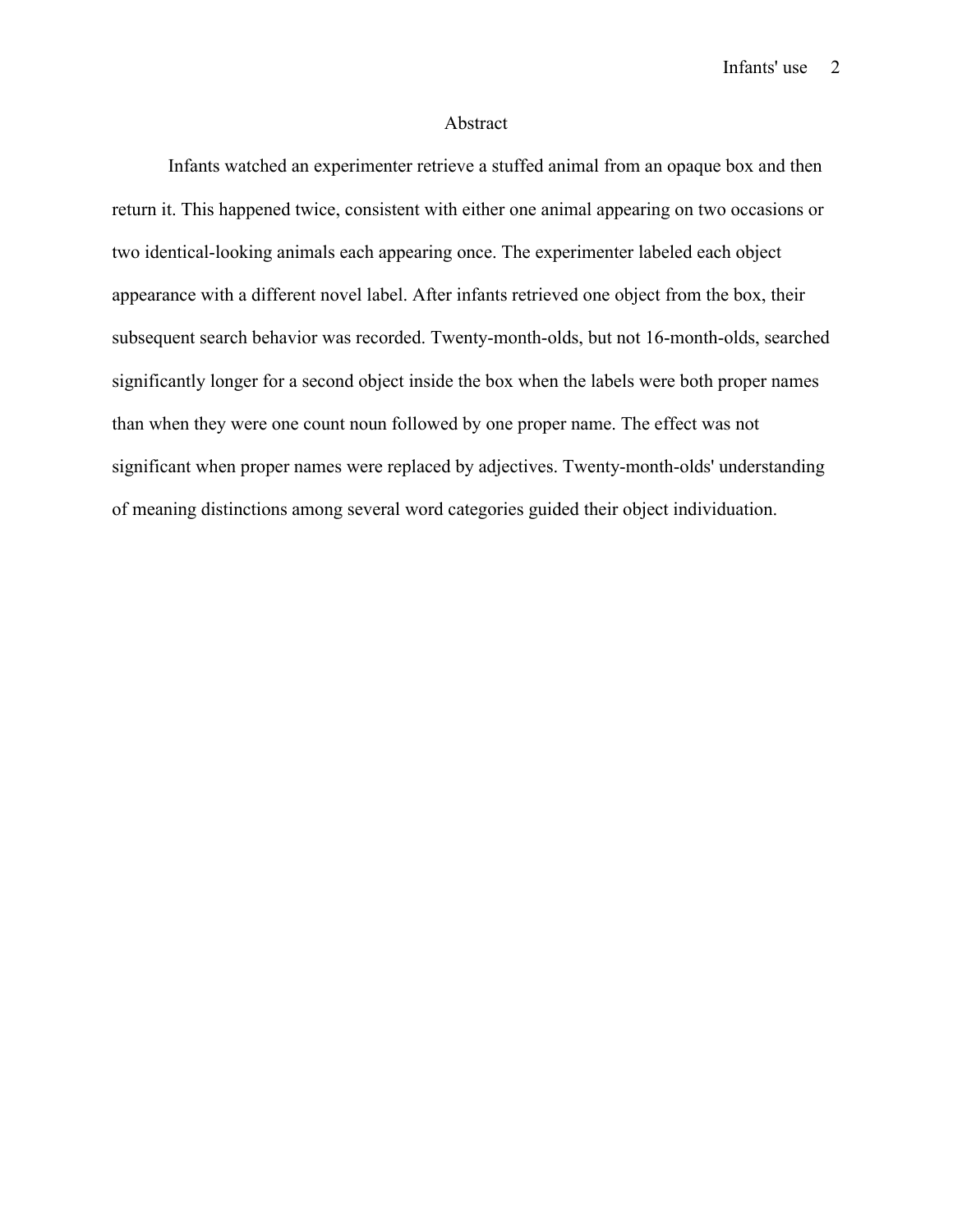## Infants' Use of Lexical-Category-to-Meaning Links

# in Object Individuation

By around two years, infants have learned that words from different lexical categories in their native language convey distinct types of meaning. Specifically, they have acquired the knowledge that novel words (e.g., "FEP") modeled linguistically as count nouns (e.g., "This is a FEP") label object categories, but those presented as members of other lexical categories carry different semantic implications. For example, infants of this age have discovered that words modeled as adjectives (e.g., "This is very FEP") designate object properties (e.g., Booth & Waxman, 2003; Waxman, 1999; Waxman & Booth, 2001; Waxman & Markow, 1998); words modeled as verbs (e.g., "This is FEP-ing") mark action categories (e.g., Echols & Marti, 2004); words modeled as prepositions (e.g., "This is FEP my box") label spatial locations (e.g., Fisher, Klingler, & Song, 2006); and words modeled as proper names (e.g., "His name is FEP") refer to individual objects (e.g., Bélanger & Hall, 2006; Hall, Lee, & Bélanger, 2001).

Knowledge of lexical-category-to-meaning links gives infants a valuable tool for constraining the interpretation of novel words. As a result, it significantly influences categorization behavior in a variety of word extension tasks. For example, in a study of infants' understanding of the distinction between count nouns and proper names, Bélanger and Hall (2006) taught infants a novel label for a stuffed animal. One group heard the word modeled as a count noun (e.g., "He is called a DAX"); another group heard the same word modeled as a proper name (e.g., "He is called DAX"). The animal was then moved to a new location in front of the infant, and a second same-looking animal was placed in the first animal's original location. Infants were asked to look at one of the two objects as a referent of the novel word, modeled either as a count noun (e.g., "Find a DAX") or as a proper name (e.g., "Find DAX"). At 16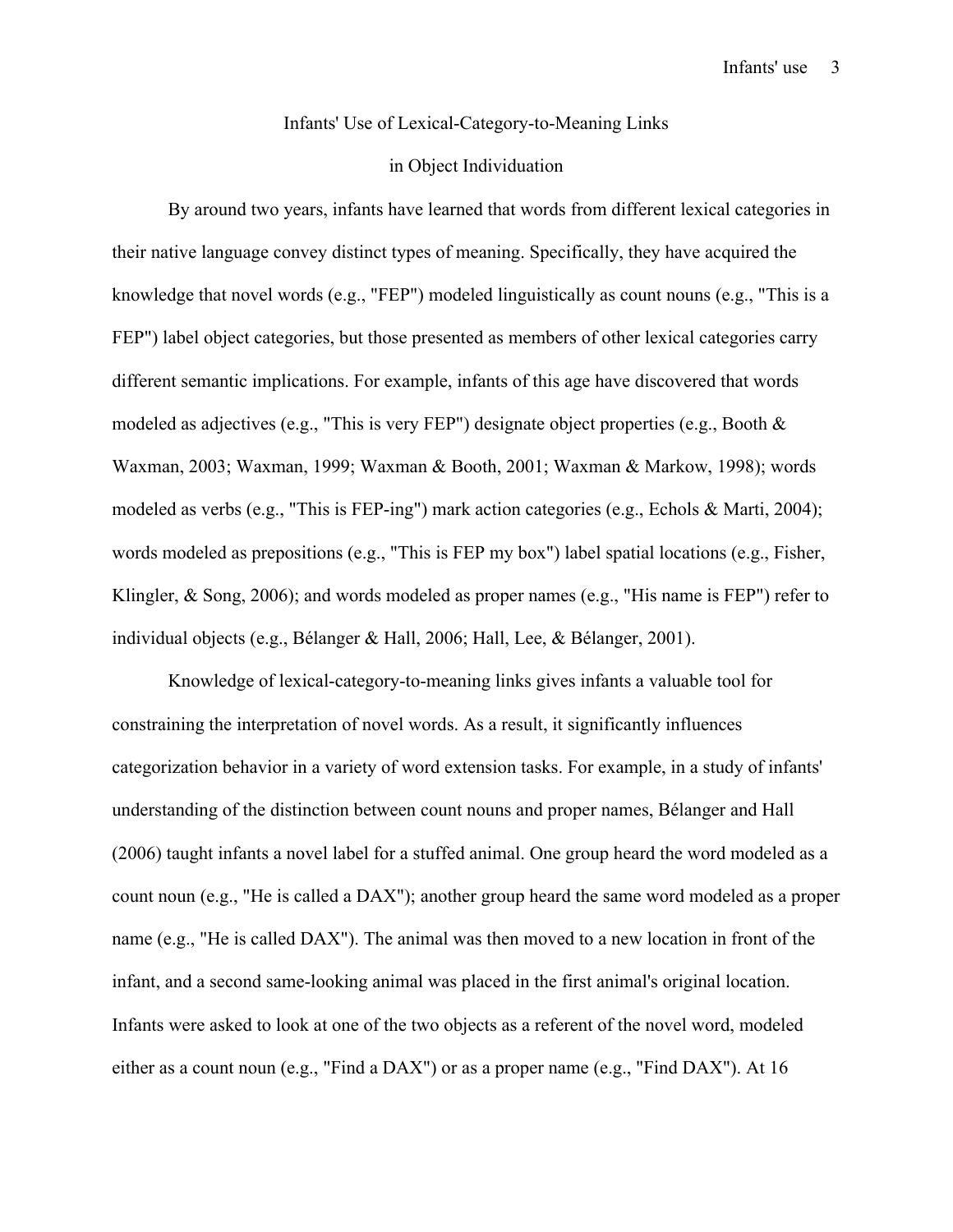months, infants' looking patterns were unaffected by the word's lexical category. At 20 months, however, infants looked first to the labeled animal significantly more often after hearing a proper name than after hearing a count noun (Bélanger & Hall, 2006; for further evidence, see Bélanger & Hall, in preparation; Hall et al., 2001; Liittschwager & Markman, 1993; Sorrentino, 2001; Sorrentino & Halberda, 2001). By 20 months, infants thus appeared to have learned lexicalcategory-to-meaning links for proper names and count nouns in their language, and this knowledge guided their interpretation of novel words.

Another fundamental task facing infants during conceptual development is object individuation. How do infants make appropriate decisions regarding the number of distinct objects present in a scene? Recent research suggests that labeling can influence these judgments. For example, Xu, Coté, and Baker (2005) presented 12-month-old infants with an opaque box into which they could reach but not see. In the two-word condition, the experimenter looked into the box and said, "Look, a FEP! Look, a WUG!" In the one-word condition, she said, "Look, a ZAV! Look, a ZAV!" After they retrieved one object from inside the box, infants were allowed to reach again. The duration of this second search was the dependent measure of interest, and since the box was empty, search time was interpreted as reflecting the strength of infants' expectation that the box contained two objects. Xu et al. found that 12-month-olds searched significantly longer in the two-word than in the one-word condition, suggesting that after hearing two different count nouns, infants inferred that two objects were hidden in the box. The finding also offers evidence that infants at this age expect that two different count nouns should not apply to one object, perhaps an early manifestation of the assumption of mutual exclusivity (Markman, 1989).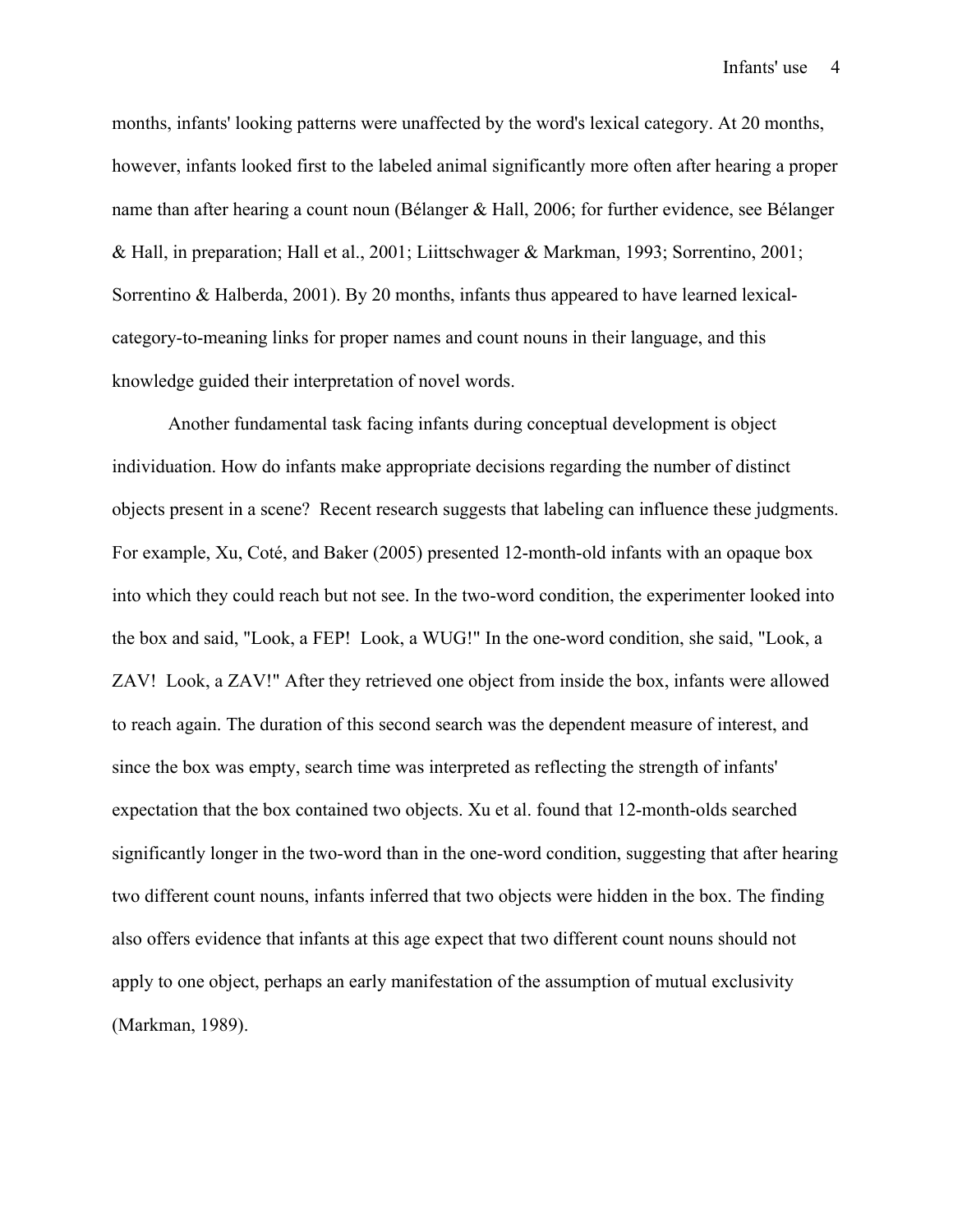The previous work by Xu et al. (2005) focused on the effect of hearing count noun labels on object individuation among infants who have not yet acquired knowledge of multiple lexicalcategory-to-meaning links in their language. In the current research, we investigated labeling effects among older infants who have learned at least some of these links. We used a modified version of Xu et al.'s task (cf. Feigenson & Carey, 2003; Van de Walle, Carey, & Prevor, 2000; Xu & Baker, 2005) to explore whether these older infants can use their understanding of the distinct semantic implications of count nouns and proper names to individuate objects.

In our task, we first administered training trials on which infants saw that an opaque box could contain either one or two identical-looking stuffed animals. Infants then took part in two test trials. On each test trial, the experimenter showed infants a new opaque box, retrieved a stuffed animal from inside it, and then placed the animal back inside. The experimenter then repeated these actions, retrieving the same animal from inside the box and returning it. Because the two animal appearances looked identical, the event was ambiguous: It could have involved the same animal being shown twice or two different but identical-looking animals, each being shown once. As a result, it was possible to infer either that there was one animal or that there were two distinct but same-looking animals inside the box. Each time she retrieved the animal, the experimenter labeled it with a different novel word. On one test trial, infants heard a different proper name for each appearance of the animal (e.g., "His name is FEP"; "His name is BLICK"); on the other trial, they heard a count noun followed by a proper name for the two appearances of a stuffed animal of a different kind (e.g., "He is a MUV"; "His name is PRAZ"). On each test trial, the experimenter then invited infants to search for what was inside the box. After retrieving the sole stuffed animal that was inside, infants were allowed to search again. As in Xu et al.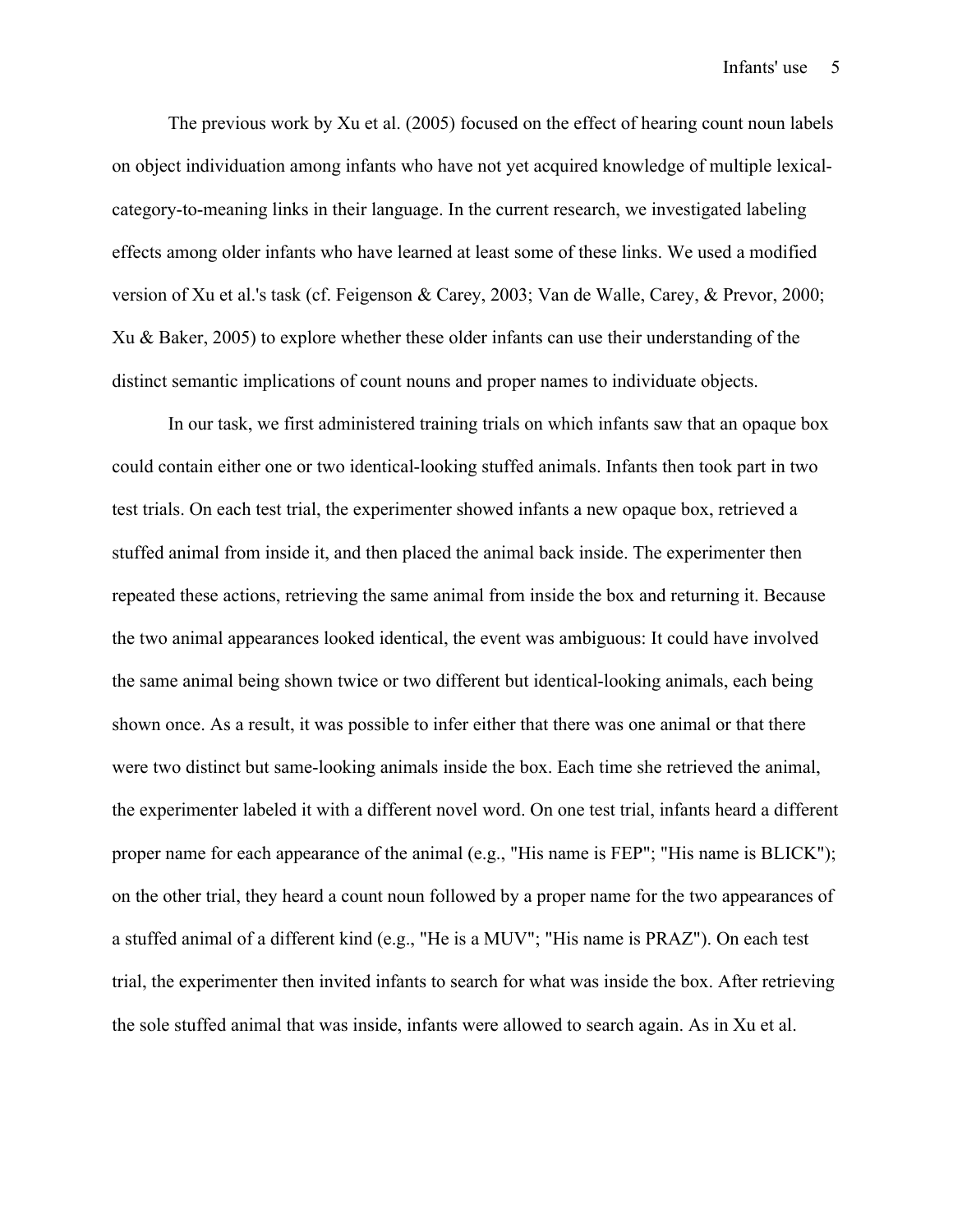(2005), our dependent measure was the duration of this second search, interpreted as a reflection of how strongly infants expected that the box contained two objects.

A test trial in our task had several distinctive features. To begin, it differed from a test trial in Xu et al.'s (2005) task in three primary ways. First, *the experimenter showed an object to accompany each novel word*, unlike Xu et al.'s task, in which the experimenter simply looked into the box when providing the labels. Second, *the experimenter provided a different novel label for each object emergence*, unlike Xu et al.'s task, in which the experimenter provided different novel words on one trial but repeated a single novel word on the other. Third, *the experimenter varied the lexical category of these labels*, unlike Xu et al.'s task, in which the experimenter presented all words as count nouns. Note also that infants in our task could not use spatiotemporal information to resolve the ambiguity surrounding the number of objects present in the box, because they saw only one object appearance at a time. Similarly, they could not use property or kind information, because the two object appearances had the same properties and were of the same kind. Infants could, however, potentially resolve the ambiguity by using the lexical category information accompanying each object appearance. The linguistic information differed between test trials, and for this reason, we interpreted differences in the duration of the second search on the two trials as reflecting infants' use of these lexical category cues to disambiguate the event.

If infants understand that novel count nouns designate object categories, whereas proper names mark individual objects, we expected that they would individuate the event differently on the two test trials. On the two proper names trial, we predicted that they would infer the presence of two stuffed animals inside the box (i.e., an animal named FEP, and another same-looking animal named BLICK), because they would judge two proper names for one object to be a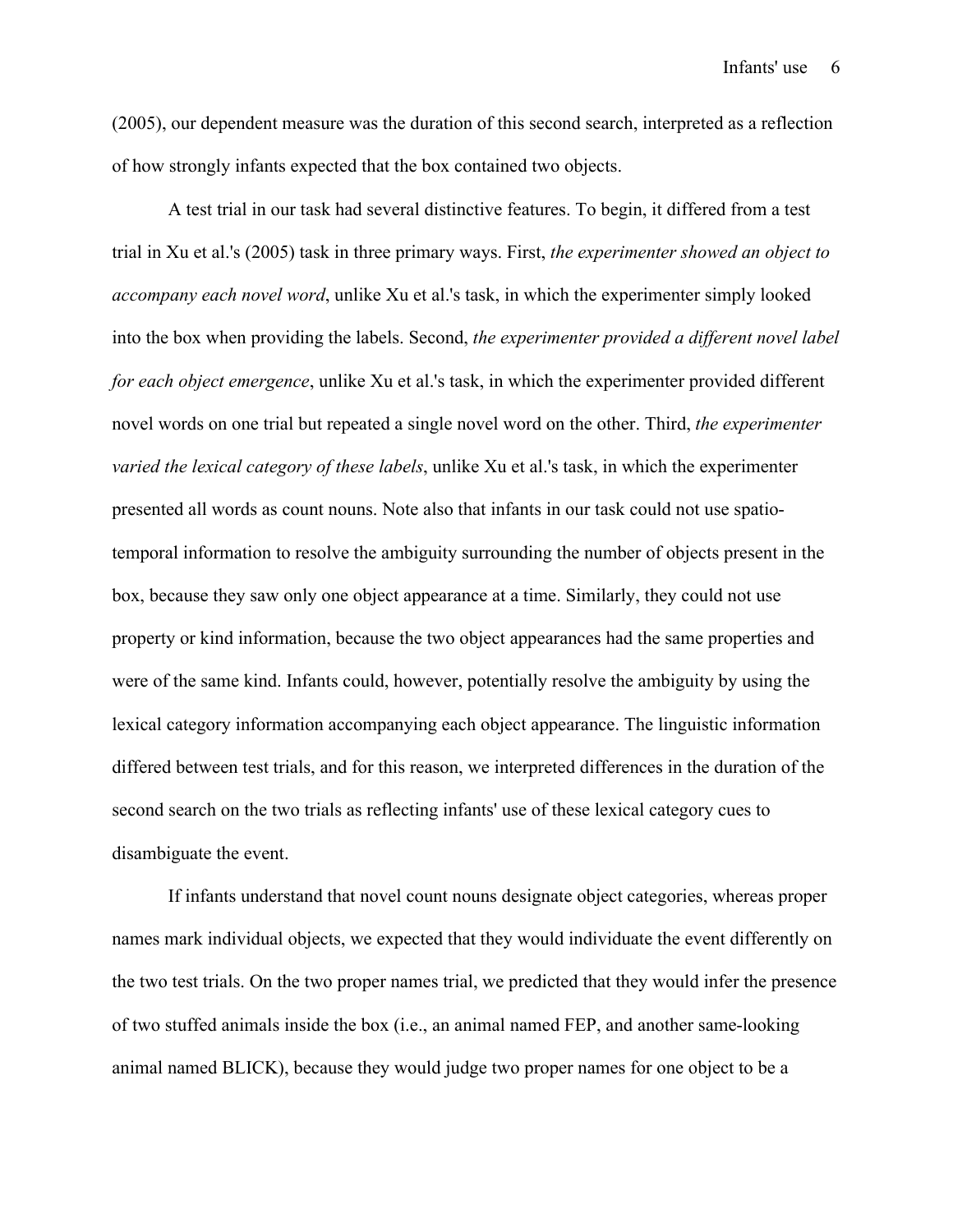violation of the contrast principle (i.e., different words have different meanings; see Clark, 1993). If both words referred to the same object, they would both provide a name for the same individual object, in violation of the principle. As a result, we expected that infants would reject this possibility (see Hall & Graham, 1999). On the count noun-proper name trial, however, we anticipated that infants would be more likely to infer that the box contained only one object (i.e., an animal that was a MUV, whose name was PRAZ), because they would judge that one count noun and one proper name for one object would not violate contrast (i.e., the two words would have different meanings, one an object category term and the other a name for the individual object). As a result, we expected that they would allow the possibility that this pair of words applied to the same object. After they retrieved the single object inside the box, we thus expected that infants would search more persistently (i.e., longer) on the two proper names trial than on the count noun-proper name trial.

In Study 1, we tested 20-month-olds, using sentences that contained multiple cues to distinguish proper names from count nouns. We expected that these infants would know the semantic distinction between count nouns and proper names (cf. Bélanger & Hall, 2006) and, as a result, would individuate the event differently on the two trials. Study 2 was a modified replication of Study 1, in which the sentences containing the novel words held fewer cues to distinguish between count nouns and proper names. Study 3 was a replication of Study 1 with 16-month-olds. We predicted that they would not individuate the event differently on the two trials (cf. Bélanger & Hall, 2006). Studies 4 and 5 examined the basis for 20-month-olds' success on our task. Together, the studies provide the first assessment in the literature of whether infants' nascent understanding of distinct lexical-category-to-meaning links guides them in the fundamental task of object individuation.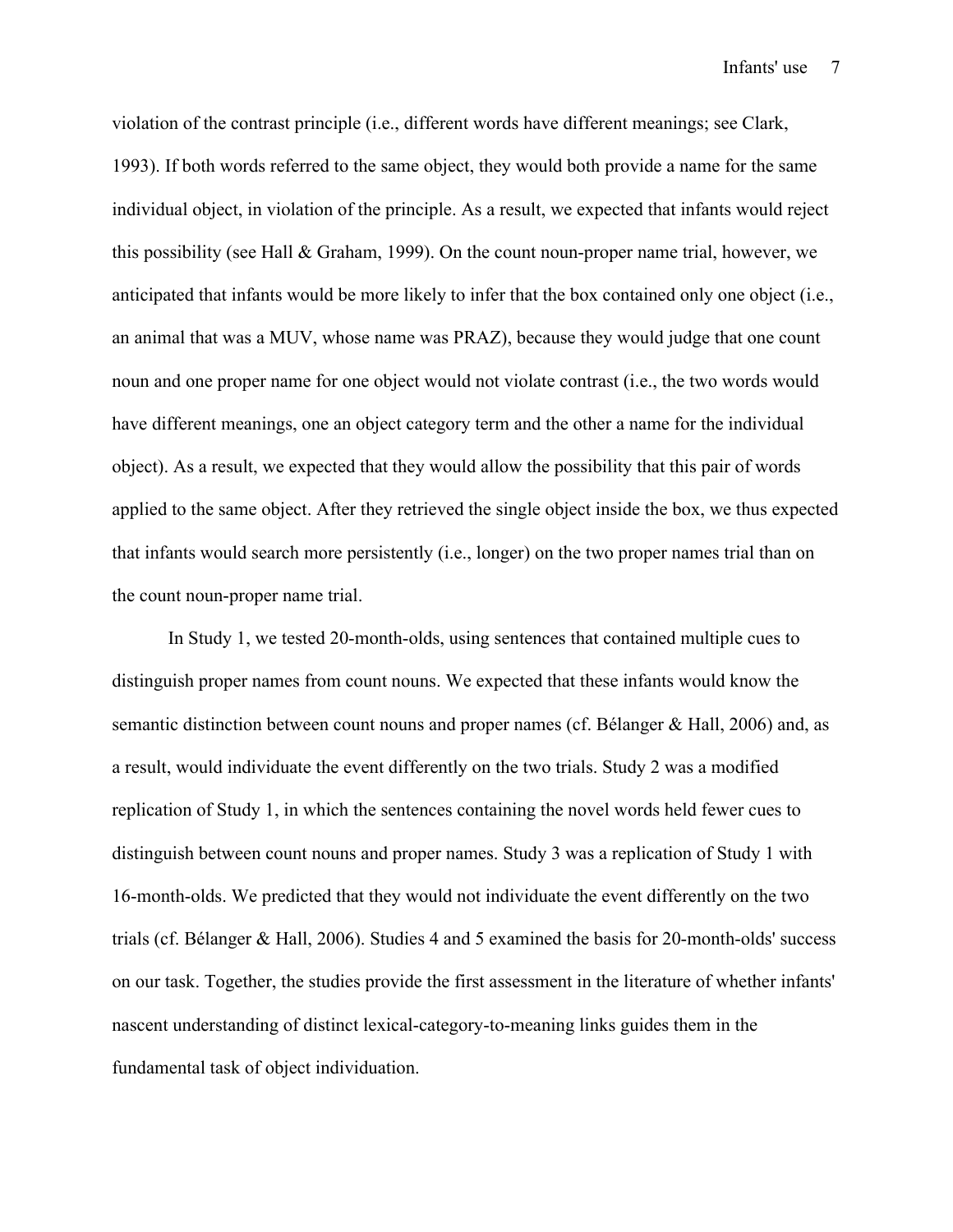#### Study 1

#### *Method*

*Participants.* Participants were 16 infants (8 girls and 8 boys) with an average age of 20.3 months (range  $= 18.5 - 22.5$  months). We also tested, but excluded from the final sample, five infants for failing to complete the task, and one for having a search time longer than 2.5 standard deviations from the mean on at least one trial. In this and subsequent studies, all infants were acquiring English as their native language, and most were from middle- or upper-middle-class Caucasian families. Infants were recruited from a database maintained by a developmental research group in a university psychology department. Infants received a t-shirt and a certificate for participating; parents were reimbursed for parking or transit expenses.

*Materials.* On training trials, we used one stuffed dog and two identical stuffed monkeys. On test trials, we used one stuffed bear and one stuffed rabbit. All were between 12 cm and 18 cm in their longest dimension.

We also used one opaque box on training trials (44 cm x 30 cm x 21 cm) and two others on test trials (29 cm x 25 cm x 21 cm and 29 cm x 25 cm x 23 cm). Each had an opening on one side (roughly 17 cm x 10 cm), covered in fabric strips. As a result, infants could reach but not see inside.

The study was conducted at a table in a playroom of a developmental laboratory in a university psychology department. The experimenter sat at a 90-degree angle to the infant on the infant's left side. The infant sat either in a booster chair or on her parent's lap. A digital video camera recorded the infant's search behavior and was placed so that it faced the experimenter and captured the infant's right side profile.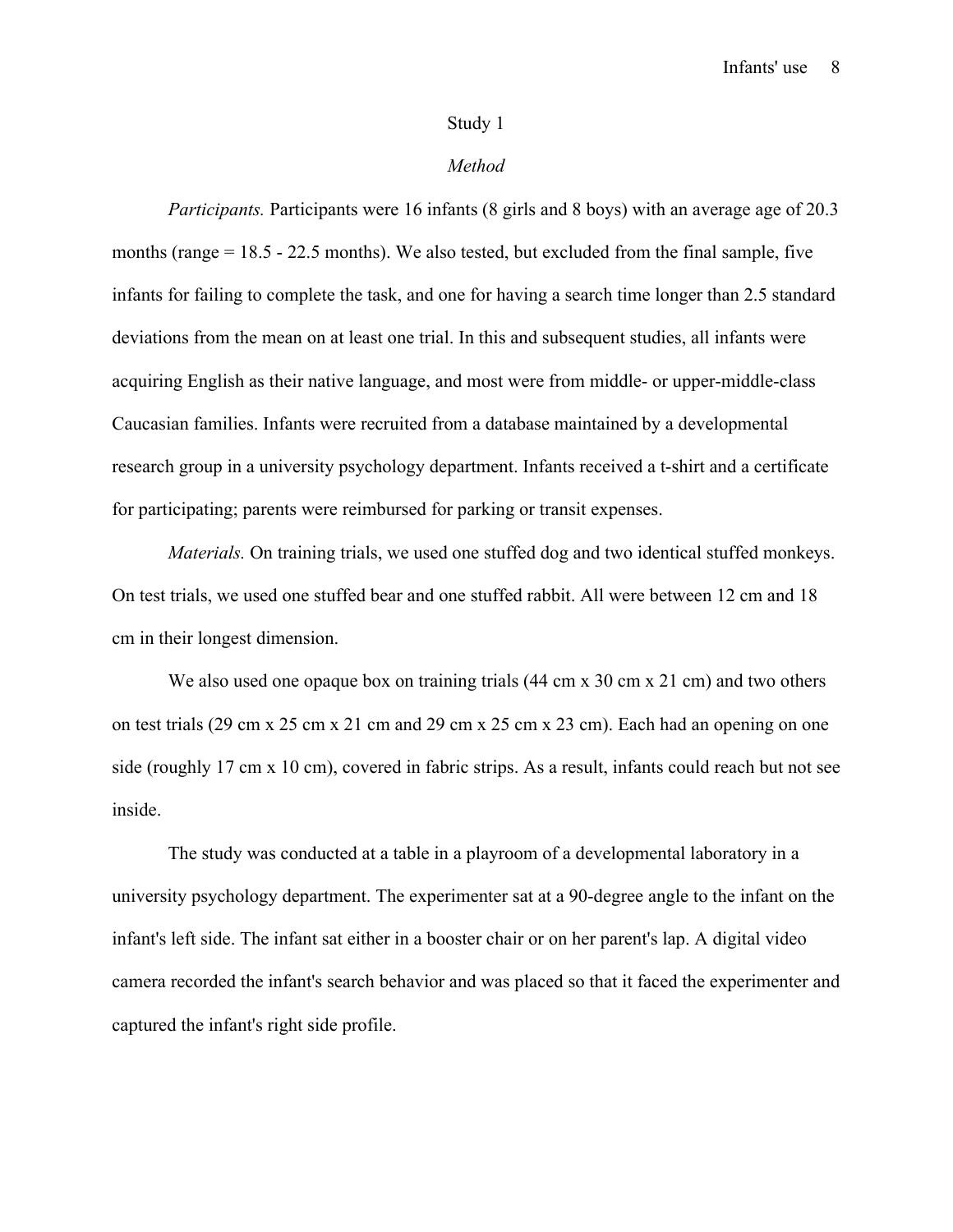*Design and Procedure.* All infants took part in two training trials followed by two test trials.

*Training trials*. The purpose of the training trials was to ensure that infants understood that a box could contain either one or two stuffed animals, and to give them experience in reaching inside. On the first trial, the experimenter placed the empty training box on the table in front of the infant, put the stuffed dog inside, and asked the infant, "Can you get what's inside?" If the infant did so, the experimenter offered praise, took the toy, and thanked her. Keeping the stuffed dog in the infant's view, the experimenter pushed the box back towards her and asked, "Do you think there's anything else inside the box?" The infant then received a second opportunity to search. Regardless of the infant's response, the experimenter took the box after 10 s, shook it, and said, "It's empty!"

The second trial was similar to the first, except that the experimenter placed the two identical-looking stuffed monkeys inside the empty training box. If the infant retrieved one toy on each of the two reach opportunities, the experimenter offered praise, took the toy, and thanked the infant each time. If the infant retrieved both toys on the first reach opportunity, the experimenter offered praise, took the toys, and thanked the infant.

On either training trial, if the infant failed to retrieve a toy that was still inside the box, the experimenter provided assistance by pulling a small part of the object through the opening. Any infant who still failed to retrieve a toy on either training trial was excluded from the study.

*Proper Name-Proper Name (PN-PN) test trial.* The experimenter placed one of the two test boxes on the table. The box already contained either the stuffed bear or the stuffed rabbit. The experimenter reached into the box, pulled out the toy, and repeated a novel proper name five times. She said, "Look! His name is FEP! Do you see FEP? I think FEP wants to come see you!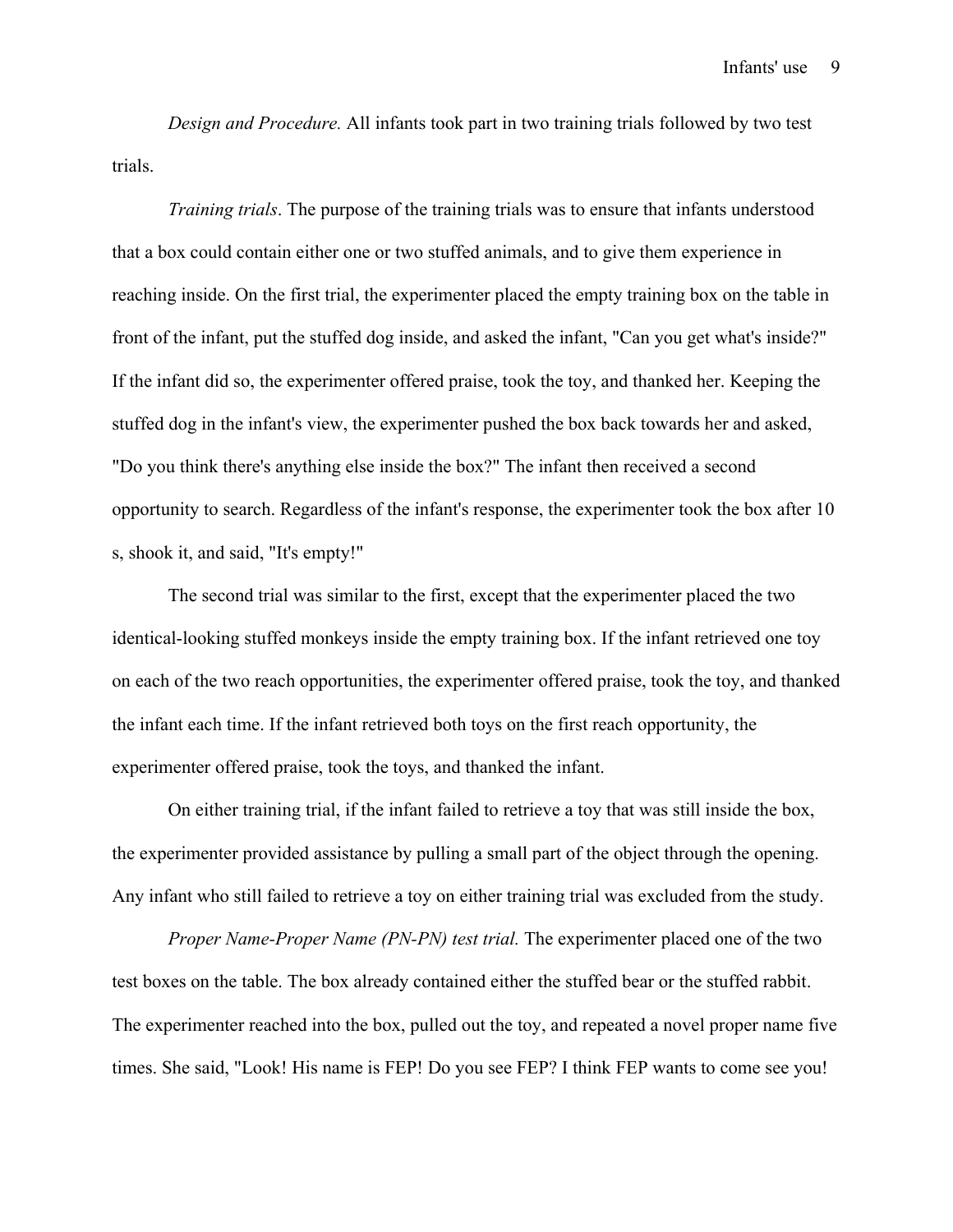Do you want to play with FEP?" The infant was allowed to play with the toy for approximately 10 s. The experimenter then took back the toy and thanked the infant. The experimenter said, "I'm going to put FEP back inside the box!" and placed the toy back inside.

The experimenter then reached back into the box and repeated the procedure, using a second proper name, "BLICK."

*Count Noun-Proper Name (CN-PN) test trial.* The experimenter placed the other test box on the table. It already contained the stuffed animal not used on the PN-PN trial. The procedure was the same as on the PN-PN trial, except that the experimenter presented the first novel word as a count noun. The experimenter said, "Look! He is a MUV! Do you see the MUV? I think the MUV wants to come see you! Do you want to play with the MUV?" Following the 10 s play period, the experimenter said, "I'm going to put the MUV back inside the box!"

The experimenter then reached back into the box and repeated the procedure, using a second word, "PRAZ," introduced as a proper name, exactly as on the PN-PN trial.

Note that the only linguistic difference between test trials was in the sentence frames used to introduce the first novel word. On the PN-PN trial, the first sentence frame containing the first novel word (a proper name) was "His name is \_\_\_", and the novel word in the four subsequent sentence frames had no determiner. On the CN-PN trial, the first sentence frame containing the first novel word (a count noun) was "He is a \_\_\_", and the determiner, "the", preceded the novel word in the four subsequent sentence frames.

On both test trials, the experimenter then pushed the box toward the infant, with the covered opening in front of the infant, and asked, "Can you get what's inside the box?" The infant was required to retrieve the single animal inside. If the infant did not do so, the experimenter provided assistance by pulling a small part of the object through the opening. Any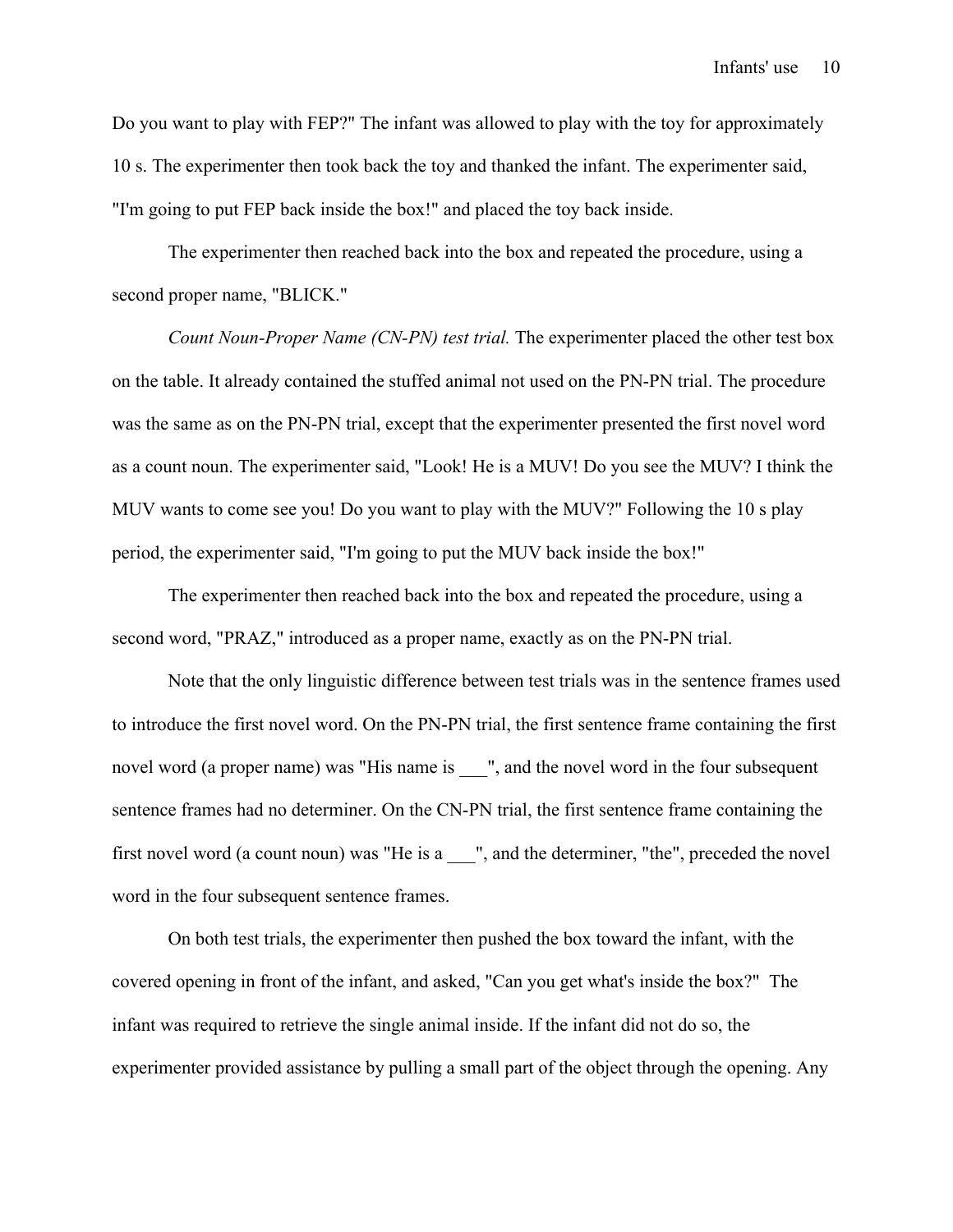infant who still failed to retrieve the toy was excluded from the study. After retrieving the toy, the infant was allowed to play with it for approximately 10 s.

The experimenter then took the toy back, placed it in the infant's view, pushed the box back towards the infant, and gave the infant a second opportunity to search inside. The duration of this second search was our dependent variable. It is important to note that there was never a second object in the box on test trials. It is also important to note that infants never received any encouragement or assistance on this second search opportunity. If infants did not initiate a search within 10 s, the trial ended.

We counterbalanced between participants both the order of the two test trials (PN-PN and CN-PN) and the order in which we presented the two kinds of toys (bear and rabbit), ensuring that each kind of toy was used half the time on each type of test trial. We also counterbalanced between participants the order in which we presented the two words associated with each animal (i.e., "FEP" and "BLICK" for the bear; "MUV" and "PRAZ" for the rabbit).

*Data Analysis.* A primary coder, blind to trial order and trial type, coded the videotapes frame-by-frame for the duration of infants' second search. As in previous research using this paradigm (Van de Walle et al., 2000; Xu et al., 2005), we considered an infant to be searching inside the box when the knuckles that join the fingers to the hand were inside the box's opening. A second coder, also blind to trial order and trial type, subsequently re-coded the data. Intercoder agreement was calculated to be  $r = .99$ . Trials on which there was a disagreement of 0.5 s or more between coders were reviewed by both coders together, discussed, and subsequently retimed by the primary coder.

#### *Results and Discussion*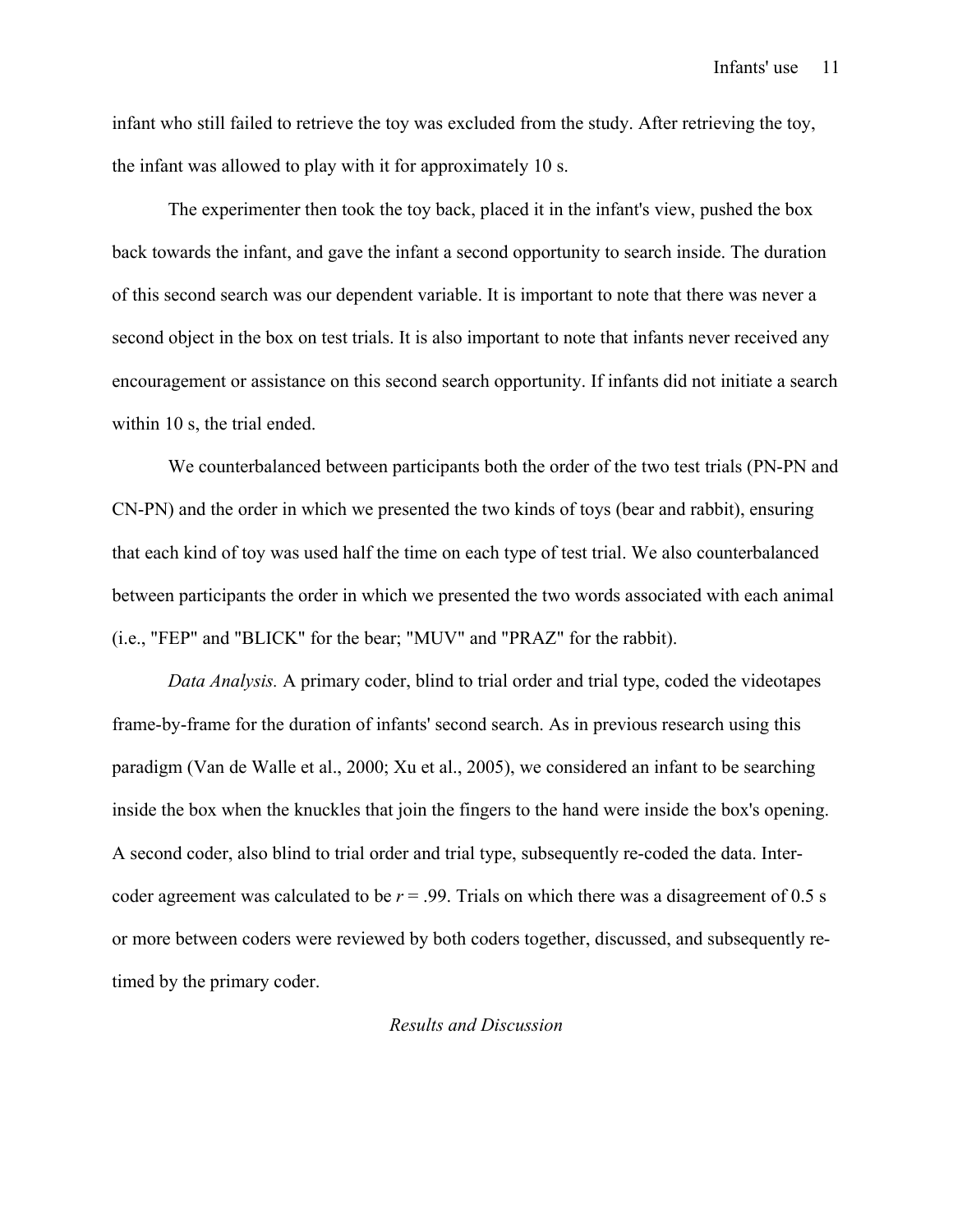As predicted, 20-month-olds searched longer on the PN-PN trial than on the CN-PN trial. We conducted a 2 x 2 mixed analysis of variance (ANOVA) on the search duration data, with trial order (PN-PN first, CN-PN first) as the between-subjects factor, and trial type (PN-PN, CN-PN) as the within-subjects factor. The only significant effect was that for trial type,  $F(1, 14) =$ 10.73,  $p = .006$ , partial *eta*<sup>2</sup> = .434 (see Figure 1). In addition, 12 of the 16 infants' second searches were longer on the PN-PN trial than on the CN-PN trial,  $p = .038$  (1-tailed), by a sign test.

Twenty-month-olds searched more persistently for a second stuffed animal inside a box after observing two appearances of the same animal labeled with different proper names than after observing them labeled with a count noun followed by a proper name. The result suggests that 20-month-olds distinguished between proper names and count nouns, and it indicates that they were more likely to expect two objects to be in the box after hearing two proper names than after hearing the combination of a count noun followed by a proper name. The finding also suggests that infants' nascent knowledge of the semantics of different lexical categories guided their object individuation.

The results are consistent with the claim that 20-month-olds understand that proper names label individual objects, whereas count nouns label object categories. The findings also suggest that infants have knowledge of conditions under which two novel words should pick out two objects, such as when the words would violate the contrast principle if they referred to the same object (Clark, 1993). If infants understand these lexical-category-to-meaning links and honor contrast, then we would expect them to reject two proper names for the same object, because the two words would have the same meaning (i.e., they would both refer to the same individual object). We would not, however, expect infants to reject the combination of one count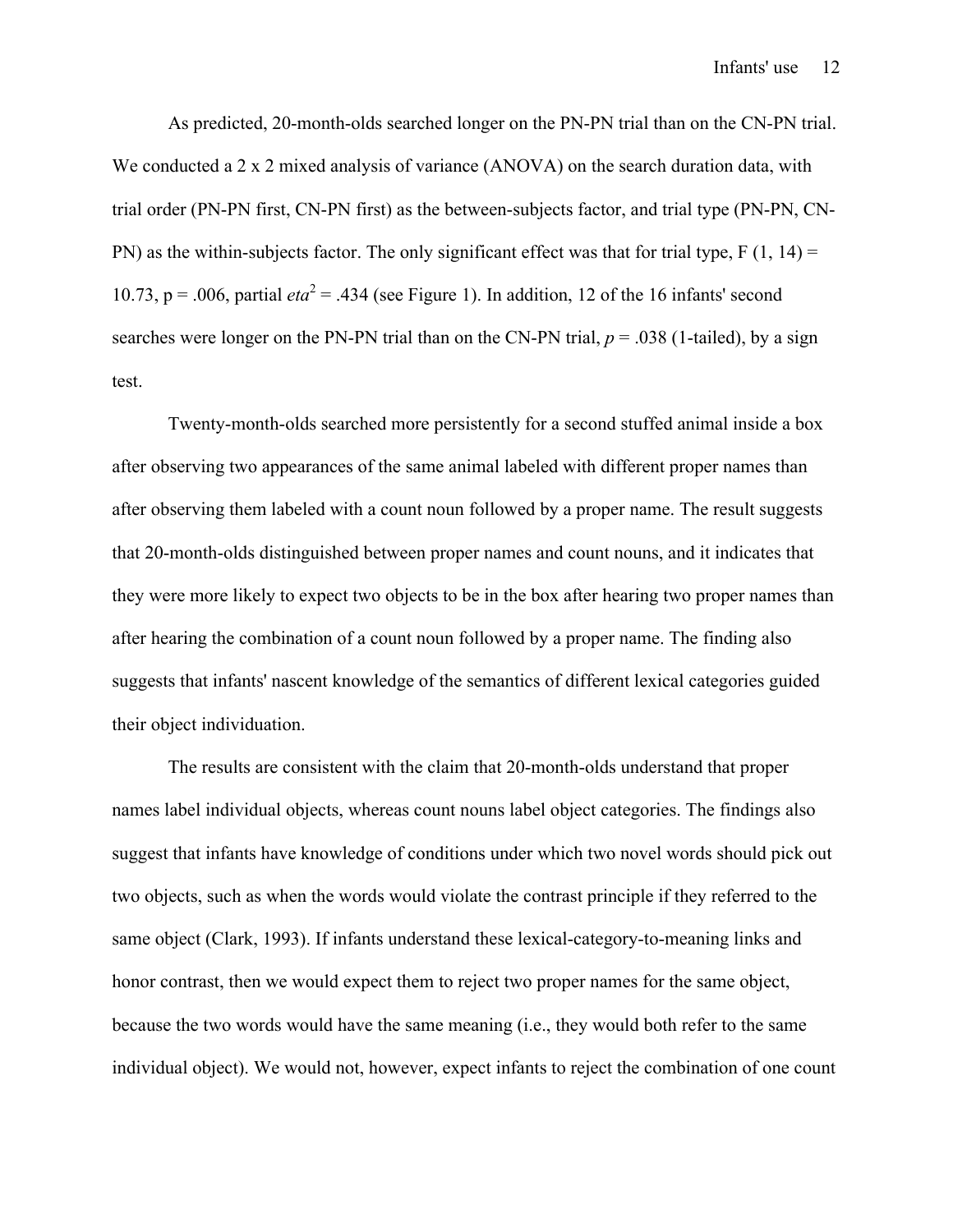noun followed by one proper name for one object, because this word combination would not violate contrast (i.e., the words would have different meanings; one would refer to an object category, whereas the other would refer to an individual object) (see Clark, 1993; see also Diesendruck, 2005; Hall & Graham, 1999).<sup>1</sup>

In Study 1, infants received multiple linguistic cues to help them distinguish proper names from count nouns. The sentences containing the first mention of the terms differed by three words (i.e., "His name is \_\_\_" vs. "He is a \_\_\_"). The sentences containing the subsequent four mentions of the word differed in terms of the absence or presence of the determiner, "the". However, recent research (Bélanger & Hall, 2006, in preparation) has found evidence that 20 month-olds can distinguish semantically between proper names and count nouns, given only the absence or presence of the determiner as a cue. In Study 2, we sought to replicate the results of Study 1, giving infants only this minimal cue.

## Study 2

## *Method*

*Participants.* Participants were 16 infants (7 girls and 9 boys), with an average age of 20.7 months (range = 19.0 - 22.3 months). None had taken part in Study 1. We also tested, but excluded from the final sample, one infant for failing to complete the task, and two for having a search time longer than 2.5 standard deviations from the mean on at least one trial.

*Materials.* These were the same as in Study 1.

*Design and Procedure.* These were the same as in Study 1, except that the sentence frames containing the first mention of the proper name and the count noun now differed only in terms of the presence or absence of a determiner ("a" or "the") before the novel word. Proper names were first introduced in the sentence, "This is \_\_\_"; count nouns were introduced in the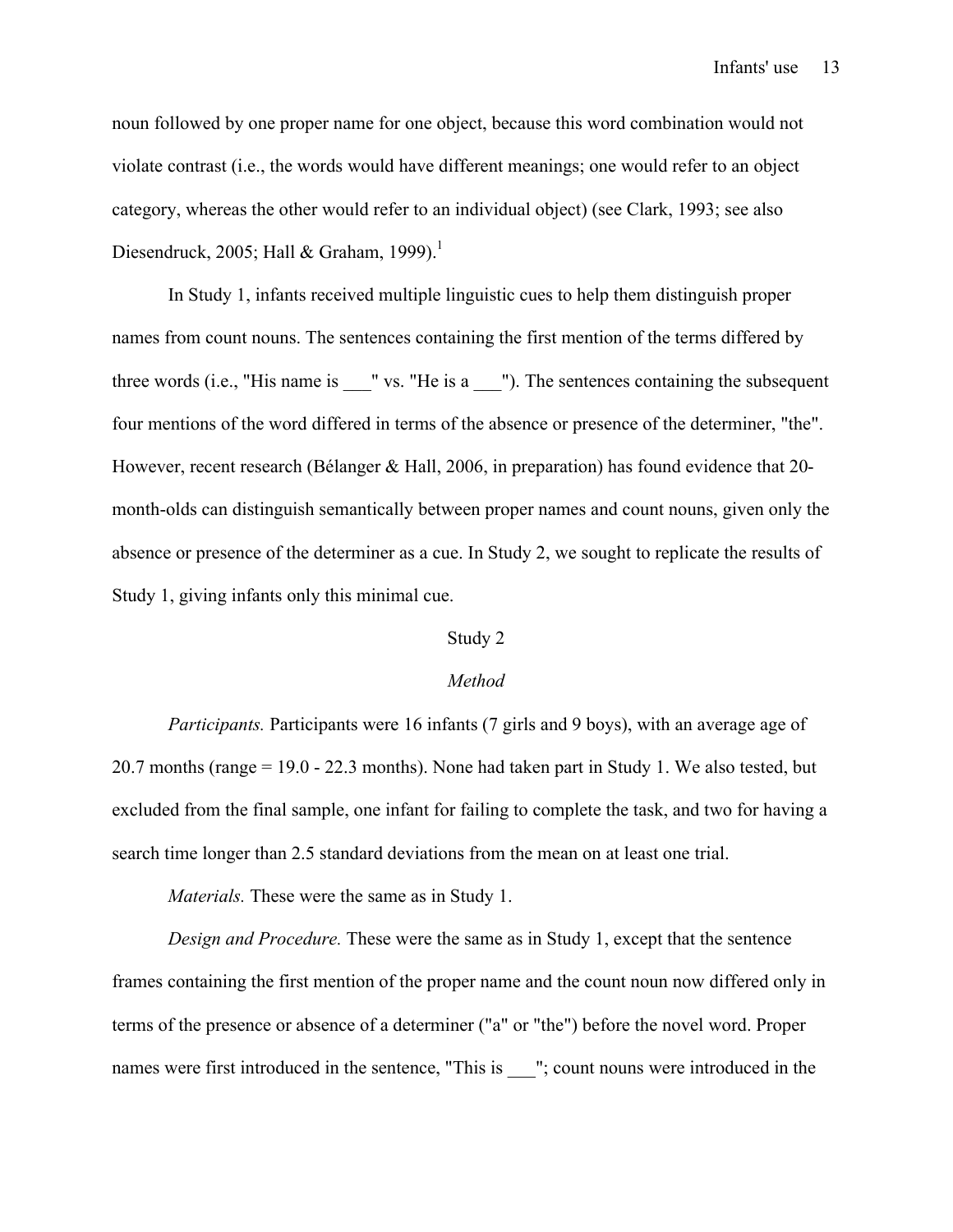frame, "This is a \_\_\_". Note that this change in wording makes the task of identifying the proper names more challenging, because the frame, "This is \_\_\_," leaves open the possibility that the novel word is a proper name (e.g., "This is John"), an adjective (e.g., "This is pink"), or a mass noun (e.g., "This is fur"). As a result, infants in Study 2 needed to rely on the subsequent four sentences to establish unambiguously that the novel word was a proper name (e.g., "I think X wants to come see you" is felicitous only if "X" is a proper name).

*Data Analysis.* Coding was carried out as in Study 1. Inter-coder agreement was calculated to be  $r = .95$ .

## *Results and Discussion*

As in Study 1, 20-month-olds searched longer on the PN-PN trial than on the CN-PN trial. We conducted the same ANOVA as in Study 1. The only significant effect was that for trial type,  $F(1, 14) = 5.28$ ,  $p = .038$ , partial  $eta^2 = .274$  (see Figure 2). Unlike Study 1, however, only 10 of the 16 infants' second reaches were longer on the PN-PN trial than on the CN-PN trial, non-significant by a sign test.

As in Study 1, 20-month-olds appeared to distinguish between proper names and count nouns, and the findings again suggest that infants were more likely to expect two objects in the box after hearing two proper names than after hearing the combination of a count noun followed by a proper name. However, the trial type effect size was smaller in this study (partial  $eta^2 =$ .274) than it was in Study 1 (partial  $eta^2 = .434$ ), as was the number of infants searching longer on the PN-PN trial (10 in Study 2 vs. 12 in Study 1). This difference between studies suggests that infants' ability to distinguish between the two lexical categories was weaker when they received only the presence or absence of a determiner as a cue to the distinction.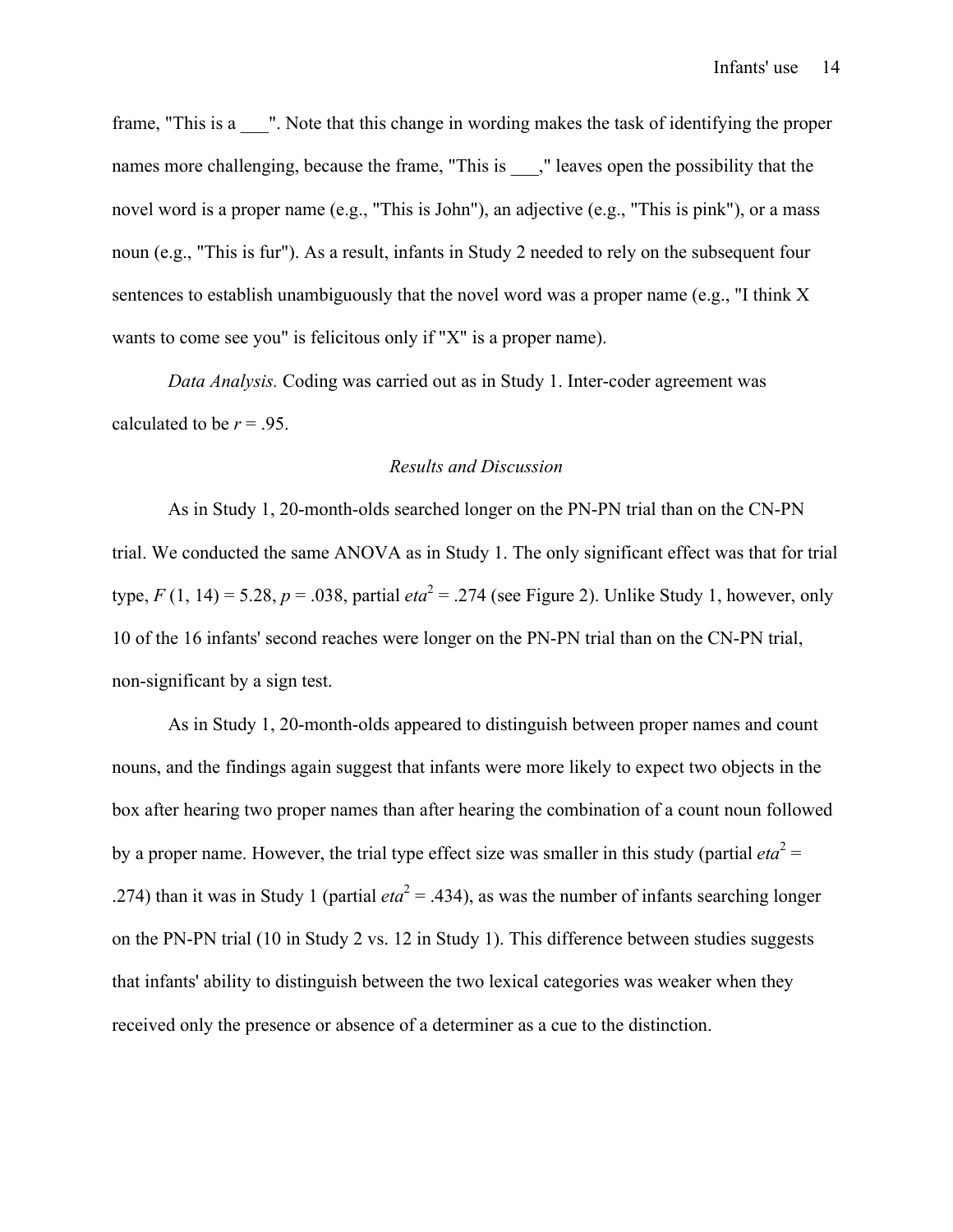To analyze the effect of the number of linguistic cues on the effect of trial type, we combined the data from Studies 1 and 2 and conducted a 2 x 2 x 2 mixed ANOVA, with number of cues (multiple in Study 1, minimal in Study 2) and trial order (PN-PN first, CN-PN first) as between-subjects factors, and trial type (PN-PN, CN-PN) as a within-subjects factor. There were no interactions involving number of cues, suggesting that despite any apparent differences between the results of the two studies, 20-month-olds distinguished comparably between proper names and count nouns in both.

Study 3 was an attempt to replicate the results of Study 1 with 16-month-olds. In previous research, children of this age have failed to distinguish between proper names and count nouns in a categorization task involving word extension (Bélanger & Hall, 2006; see also Bélanger & Hall, in preparation). As a result, we predicted that 16-month-olds would search equivalently on the two test trials of our individuation task.

## Study 3

#### *Method*

*Participants.* Participants were 16 infants (8 girls and 8 boys), with an average age of 16.5 months (range = 15.4 - 17.8 months). We also tested, but excluded from the final sample, seven infants for failing to complete the task, and one for having a search time longer than 2.5 standard deviations from the mean on at least one trial.

*Materials.* These were the same as in Study 1*.* 

*Design and Procedure.* These were the same as in Study 1.

*Data Analysis.* Coding was carried out as in Study 1. Inter-coder agreement was calculated to be  $r = 1.0$ .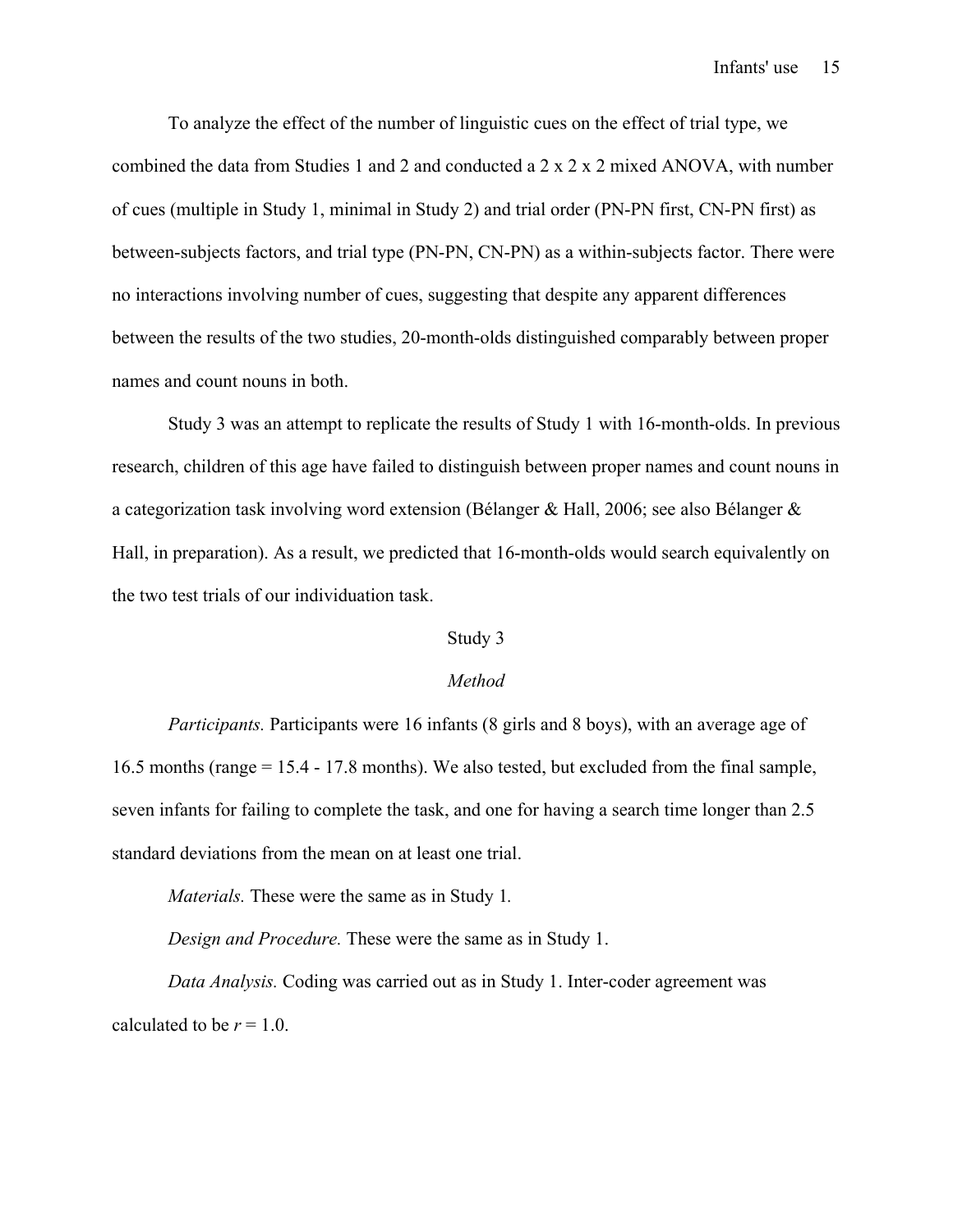#### *Results and Discussion*

Unlike Study 1, 16-month-olds did not search significantly longer on the PN-PN trial than on the CN-PN trial. We conducted the same ANOVA as in Study 1. There were no significant effects, including that for trial type,  $F(1, 14) = 0.23$ ,  $p = .64$ , partial *eta*<sup>2</sup> = .016 (see Figure 3). Only 6 of the 16 infants' searches were longer on the PN-PN trial than on the CN-PN trial, non-significant by a sign test.

Why did 16-month-olds not search significantly longer on the PN-PN trial than on the CN-PN trial? One possibility is that 16-month-olds simply fail at this type of search task. This alternative can be ruled out by prior demonstrations that infants as young as 10 to 12 months succeed in similar search tasks when given spatio-temporal or property/kind information (e.g., Feigenson & Carey, 2003; Van de Walle et al., 2000; Xu & Baker, 2005). Another possibility is that 16-month-olds are unable to use verbal information in search tasks. This alternative can be ruled out by the findings of Xu et al. (2005), revealing that infants as young as 12 month can use verbal information successfully in a similar search task. Given these considerations, we interpret the failure in Study 3 as reflecting the fact that, unlike 20-month-olds, 16-month-olds did not distinguish semantically between proper names and count nouns, and as a result, were no more likely to expect two objects after hearing two proper names than after hearing the combination of a count noun followed by a proper name.

The results of Study 3 (with 16-month-olds) differed clearly from those of Study 1 (with 20-month-olds). In Study 3, the effect of trial type was not significant, the effect size was small (partial  $eta^2$  = .016), and a non-significant number of infants (6/16) showed the effect. In Study 1, recall that the effect of trial type was significant, the effect size was larger (partial  $eta^2 = .434$ ), and a significant number of infants (12/16) showed the effect. To follow up these separate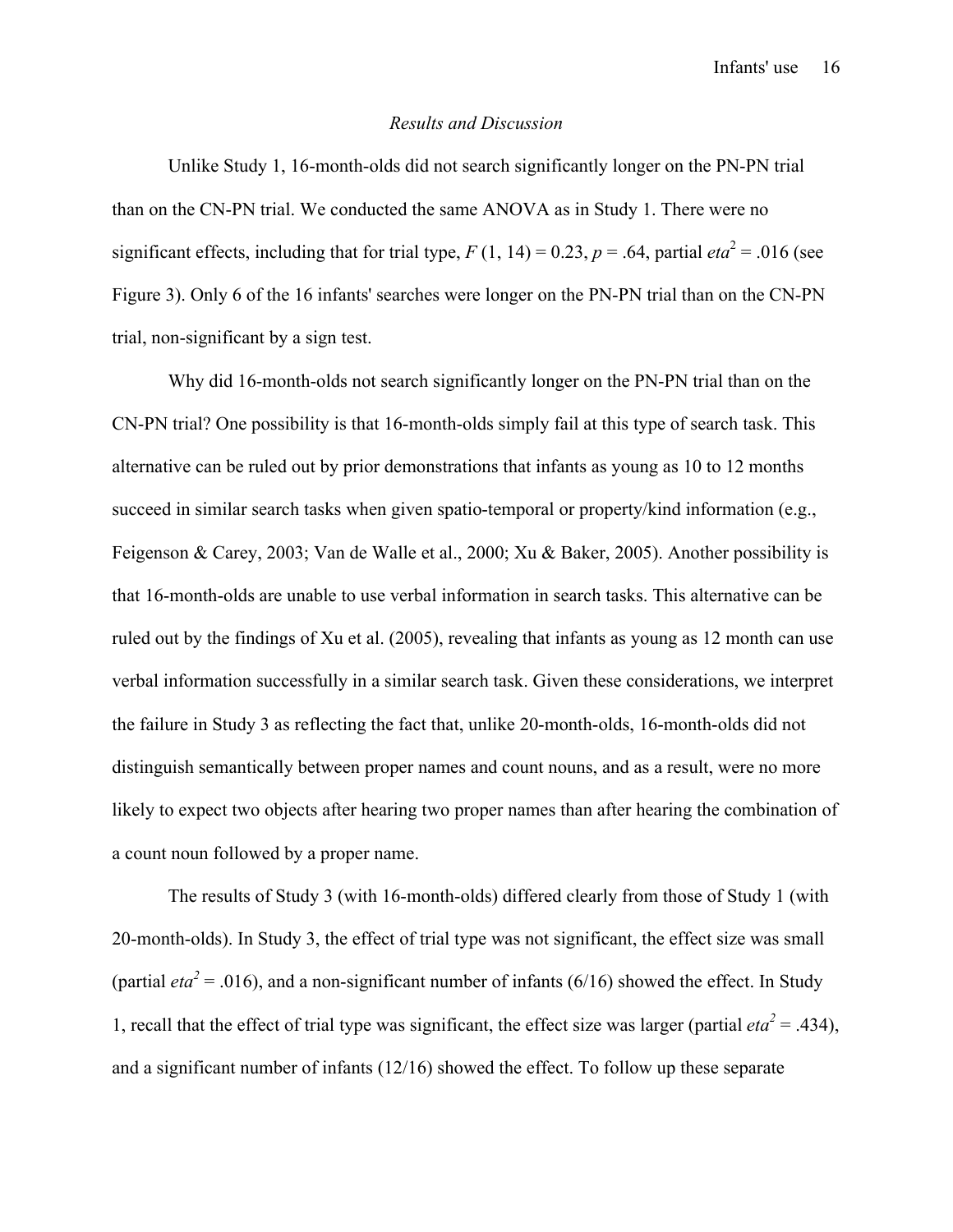analyses, we performed a direct between-study comparison. We combined the search duration data from Studies 1 and 3 and conducted a 2 x 2 x 2 mixed ANOVA, with age (16-month-olds in Study 3, 20-month-olds in Study 1) and trial order (PN-PN first, CN-PN first) as betweensubjects factors, and trial type (PN-PN, CN-PN) as a within-subjects factor. In this follow-up analysis, there was a main effect of trial type,  $F(1, 28) = 6.23$ ,  $p = .019$ , partial *eta*<sup>2</sup> = .182, but the expected interaction between trial type and age failed to reach significance,  $F(1, 28) = 3.16$ ,  $p = 0.086$ , partial *eta*<sup>2</sup> = .101. The fact that this interaction approached but did not attain significance is consistent with the possibility that sensitivity to the semantic distinction between proper names and count nouns is starting to emerge at 16 months.

These findings converge with previous results from Bélanger and Hall (2006), who found that 16-month-olds, unlike 20-month-olds, failed to distinguish between proper names and count nouns in a categorization task involving word extension. Note that Bélanger and Hall's task implicated very different abilities from those implicated by the current task: their task assessed whether infants can extend novel proper names and count nouns appropriately; the current task, in contrast, assessed whether infants can use the proper name-count noun distinction to determine the number of objects present in a situation in which numerical identity is ambiguous. The agreement between the results from the two tasks thus lends further support to the proposal that infants acquire knowledge of the distinct semantics of these lexical categories between 16 and 20 months.

Study 4 was an attempt to clarify the basis for the trial type effect uncovered in Study 1. In Study 1, the second novel word was presented in the same sentence frames on both trials (i.e., as a proper name). However, the first novel word was presented in different sentence frames on the two trials, depending on whether it was a proper name or a count noun. We have suggested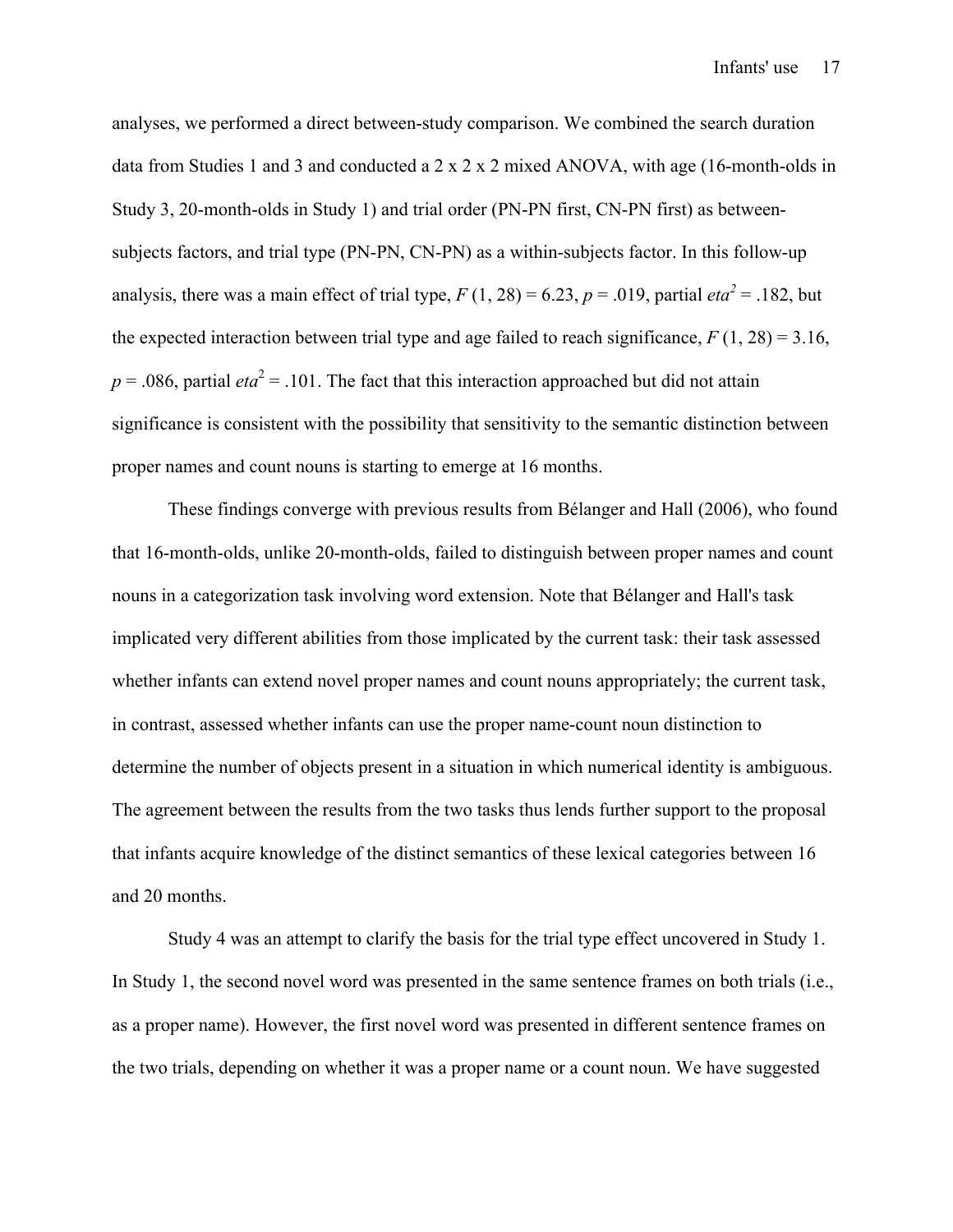that infants relied on the difference between the sentence frames carrying the first word on the two trials to guide them in our task. However, we were also aware of a prosodic difference between trials associated with the sentence frames containing the *second* novel word. On the PN-PN trials (where the previous word had also been a proper name), the experimenter tended to place stress on the word "his" in the initial sentence frame, "His name is \_\_\_"; however, on the CN-PN trials (where the previous word had been a count noun), she tended to placed emphasis on the word "name" in the same sentence frame. We wondered whether infants relied on this prosodic difference to guide their interpretations.

We began to address this issue by seeking evidence that adults could detect a prosodic difference between the initial sentence frames containing the second word when presented on the two trials. We obtained the audio clips of the presentation of this sentence frame from both trials from all 16 children in Study 1. This yielded 32 clips, each involving the presentation of a novel proper name. For 16 of the recordings, the word had been preceded by another proper name (i.e., on the PN-PN trial); for the other 16, the preceding word had been a count noun (i.e., on the CN-PN trial). Four adults listened to all these clips in a random order and decided, for each one, whether they heard stress on the word "his" or on the word "name."

We scored each adult's set of responses out of 32 to reflect their accuracy in grouping the recordings into those from the PN-PN trial and those from the CN-PN trial. A score of 50% (16/32) was taken to be random performance, and scores higher than 50% were taken to reflect successful categorization (i.e., judging stress on "his" on a PN-PN trial). All four adults were perfect (32/32) in their grouping. They thus detected a prosodic difference between the initial sentence frames containing the second word on the two trials in Study 1.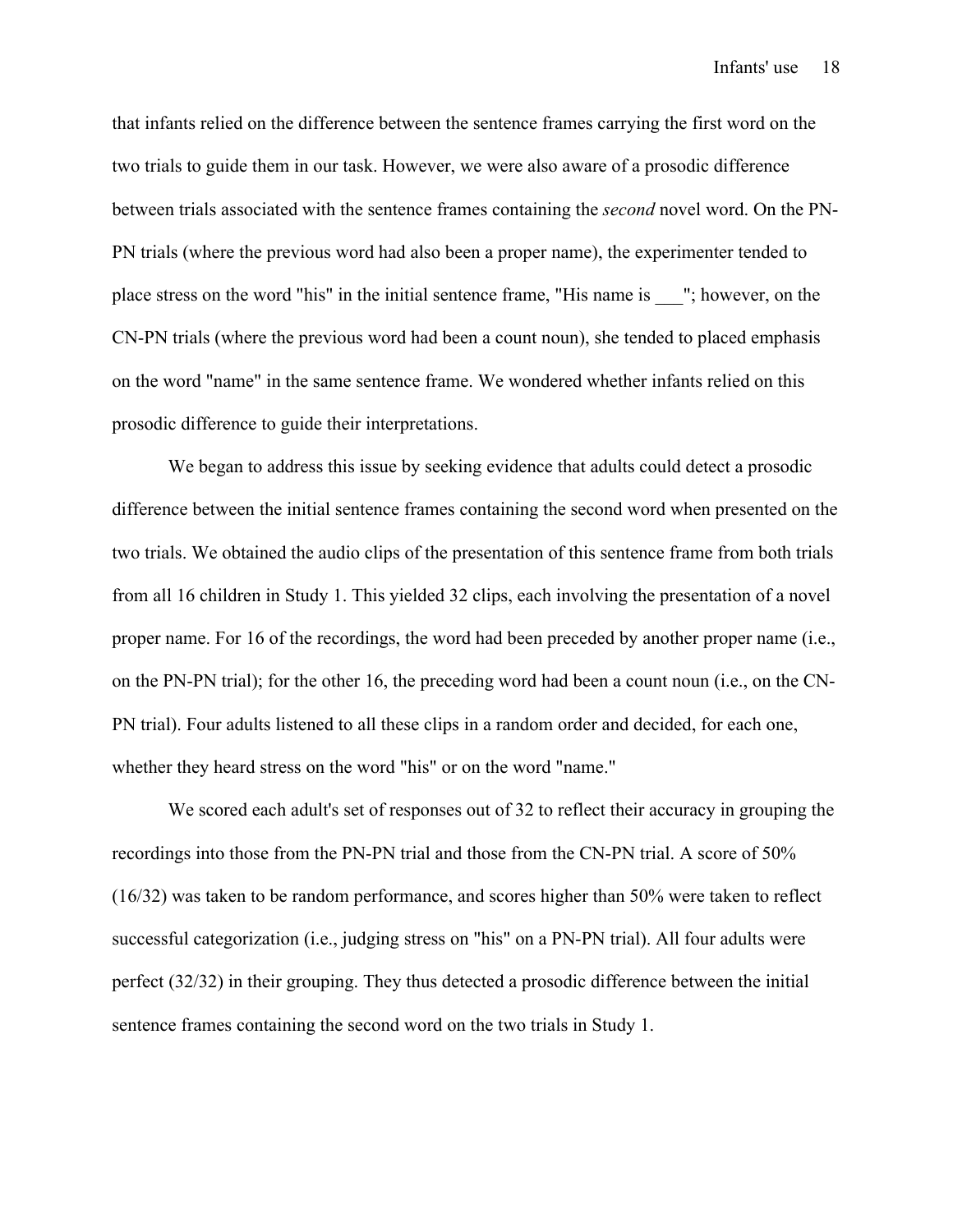Our next step was to determine whether the prosodic difference in Study 1 contributed to the trial type effect discovered in that study. To do so, we conducted Study 4 as a replication of Study 1 with one change: We presented the second word with a similar prosody on the two trials.

#### Study 4

## *Method*

*Participants*. Participants were 16 infants (8 girls and 8 boys), with an average age of 20.7 months (range  $= 18.0 - 22.4$  months). None had taken part in any previous study. We also tested, but excluded from the final sample, seven infants for failing to complete the task, and two for having a search time longer than 2.5 standard deviations from the mean on at least one trial.

*Materials.* These were the same as in Study 1.

*Design and Procedure.* These were the same as in Study 1, except that the experimenter was trained to present the second word on the two trials using similar prosody.

*Data Analysis*. Coding was carried out as in Study 1. Inter-coder agreement was calculated to be  $r = 1.0$ .

Before analyzing the data, we conducted a manipulation check. We enlisted the same four adults who coded the prosody of the initial sentence frames containing the second word for the Study 1 data to partition clips of these sentence frames for the Study 4 data, given the same directions. Recall that for the Study 1 data, all four adults had perfectly divided the clips into those from the PN-PN trial and those from the CN-PN trial (i.e., the average score was 100%). In contrast, adults in Study 4 were essentially random in the accuracy of their grouping. The average accuracy score was 51% (15/32, 16/32, 17/32, 17/32). This result suggests that adults did not detect a systematic prosodic difference in the way the initial sentence frames containing the second word were presented on the two trials. This finding does not imply that we eliminated all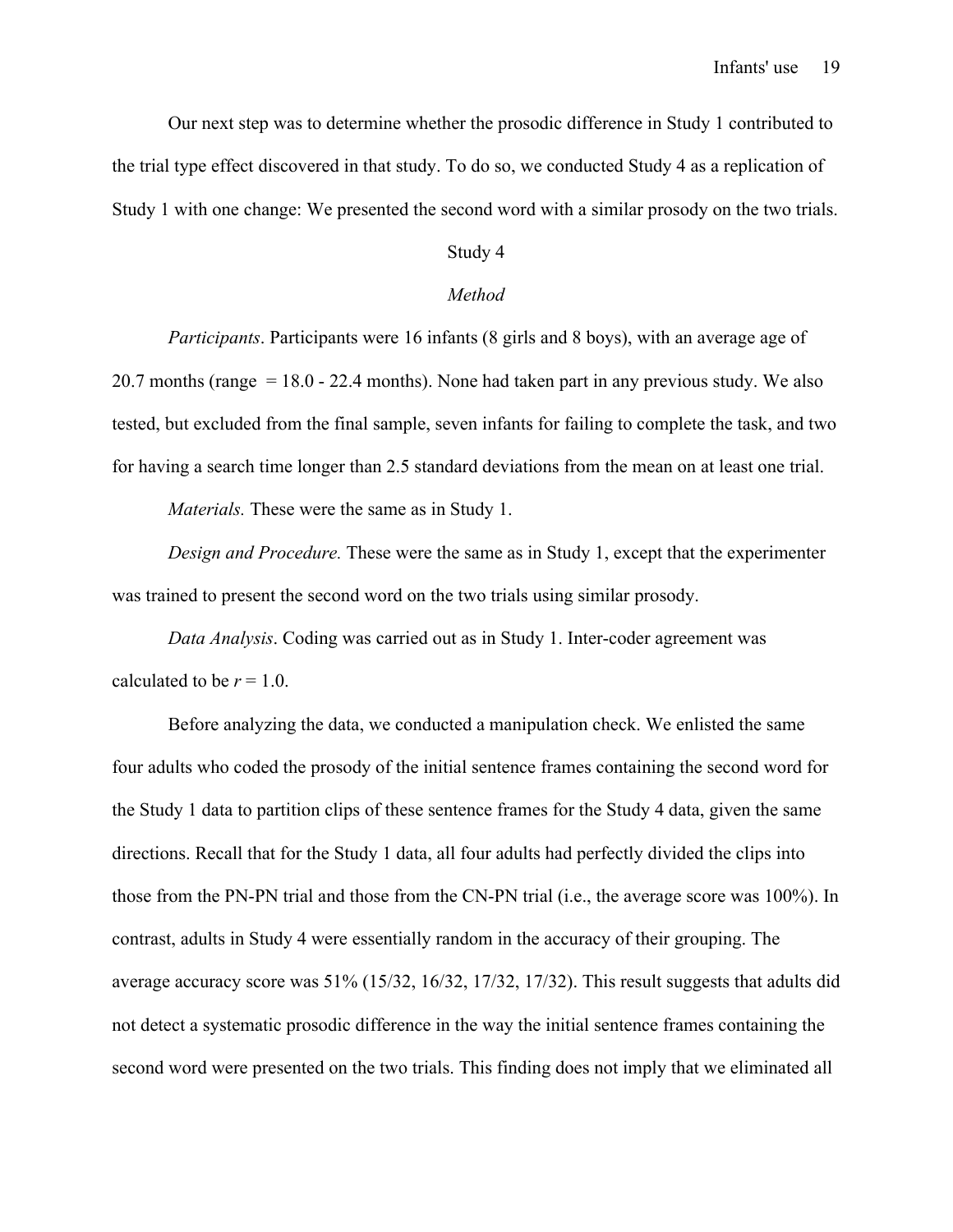prosodic differences, or that infants similarly found no systematic prosodic difference between the sentences containing the second words on the two trials. However, the finding does suggest that the prosodic difference between trials identified in Study 1 was significantly reduced in Study 4.

# *Results and Discussion*

As in Study 1, 20-month-olds searched longer on the PN-PN trial than on the CN-PN trial. We conducted the same ANOVA as in Study 1. The only significant effect was that for trial type,  $F(1, 14) = 7.24$ ,  $p = .018$ , partial  $eta^2 = .341$  (see Figure 4). As in Study 1, 12 of the 16 infants' second reaches were longer on the PN-PN trial than on the CN-PN trial,  $p = .038$  (onetailed), by a sign test.

Despite the fact that we controlled the prosodic information provided with the second word on the two trials, 20-month-olds still appeared to distinguish between proper names and count nouns, and they again seemed more likely to expect two objects in the box when given two proper names than when given the combination of a count noun followed by a proper name. This result suggests that the prosodic difference identified by adults in the data from Study 1 was not the source of the trial type effect observed in that study; instead, the finding suggests that the source of the effect was the difference between the sentence frames in which the proper names and count nouns appeared.

Study 5 was an attempt to clarify further the effect of trial type observed among 20 month-olds. As noted in Study 1, one interpretation is that the effect stems from infants' understanding of the distinct semantics of proper names and count nouns, coupled with adherence to the contrast principle. An alternative, however, is that the effect reflects infants' understanding of the pragmatic implications of a speaker's using two novel object labels from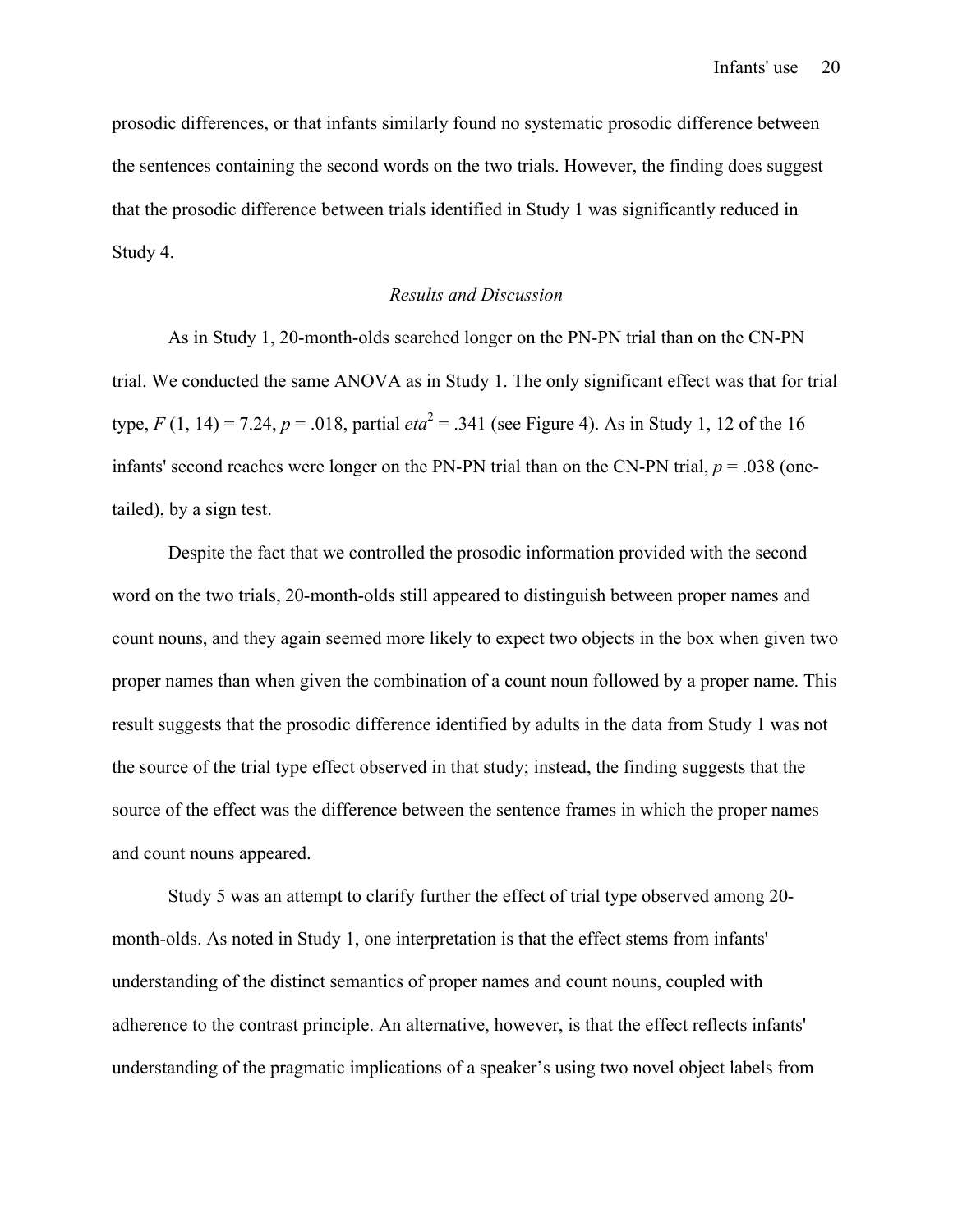the same lexical category rather than two labels from different lexical categories. On this alternative, infants infer that a speaker who uses two novel labels from the same lexical category likely intends to use them contrastively to refer to two different objects, whereas they draw no such inference about a speaker who uses two words from different lexical categories. On this alternative, the trial type effect is not due to specific knowledge about the distinct semantics of proper names and count nouns.

In Study 5, we tested between these alternatives by replicating Study 4, but replacing proper name sentence frames with adjective sentence frames. Unlike proper names, which refer to individual objects, adjectives refer to object properties. Recent research suggests that infants have some understanding of the link between adjectives and object properties by as young as 14 months (e.g., Booth & Waxman, 2003; Waxman, 1999). If the findings we obtained with 20 month-olds in our previous studies reflect infants' inferences about a speaker's intended use of two words from the same lexical category rather than two words from different lexical categories, then we should have replicated the significant trial type effect observed in Study 4. In other words, we should have found that the trial type effect that emerged when we compared two proper names to the combination of one count noun followed by one proper name also emerged equivalently when we compared two adjectives to the combination of one count noun followed by one adjective.

If, however, the effect observed with 20-month-olds in our previous studies reflects infants' knowledge of the distinct semantics of proper names and count nouns, coupled with adherence to the contrast principle, then the trial type effect should have been *weaker* in Study 5. To understand this expectation, note that the contrast principle makes different predictions about the interpretation of adjectives in our task than it does about the interpretation of proper names.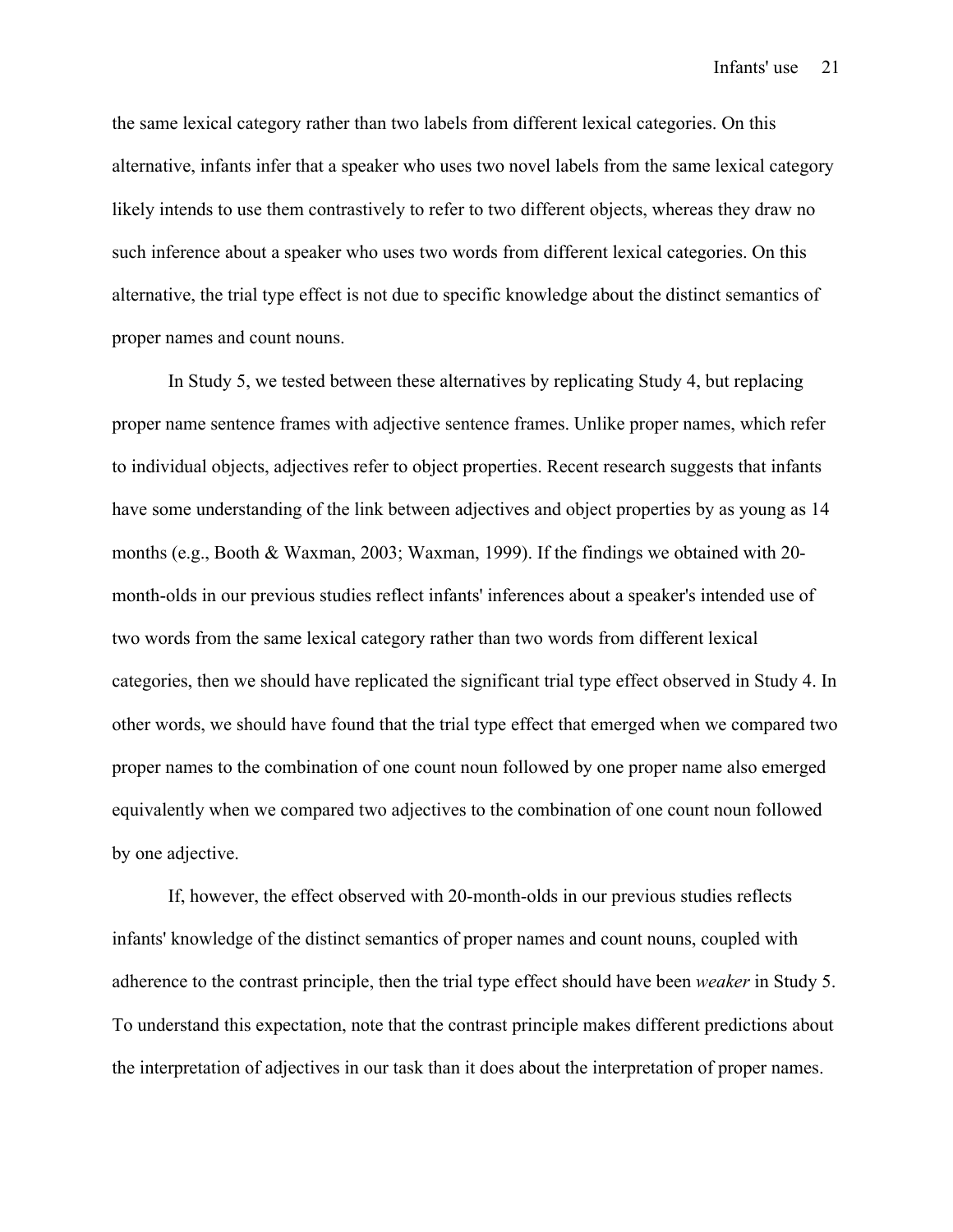Allowing two proper names for one object would violate the contrast principle, because the words would have the same meaning (i.e., they would both be labels for the same individual object). Allowing the combination of one count noun followed by one proper name would *not* violate contrast, however, because the words would have different meanings (i.e., one would label an object category, and the other would label an individual object). As a result, infants in our task should reject two proper names for one object but be willing to accept the combination of one count noun followed by one proper name. This prediction was supported by the significant trial type effect observed with 20-month-olds in the previous studies.

If adjectives replace proper names in our task, however, the prediction changes. Allowing two novel adjectives for one object would *not* necessarily violate the contrast principle, because the words could have different meanings (i.e., they could be labels for different object properties). Similarly, allowing one count noun followed by one adjective would not violate the contrast principle, because the two words would have different meanings (i.e., one would label an object category, and the other would label an object property). As a result, infants should be willing to accept both the possibility that two adjectives apply to the same object as well as the possibility that the combination of one count noun followed by one adjective applies to that object (see also Diesendruck, Hall, & Graham, 2006; Hall & Graham, 1999). The trial type effect that we observed with 20-month-olds in our previous studies should thus be weaker when we replaced proper names with adjectives in our task.

## Study 5

#### *Method*

*Participants.* Participants were 16 infants (8 girls and 8 boys), with an average age of 20.6 months (range = 18.1 - 22.5 months). None had taken part in any previous study. We also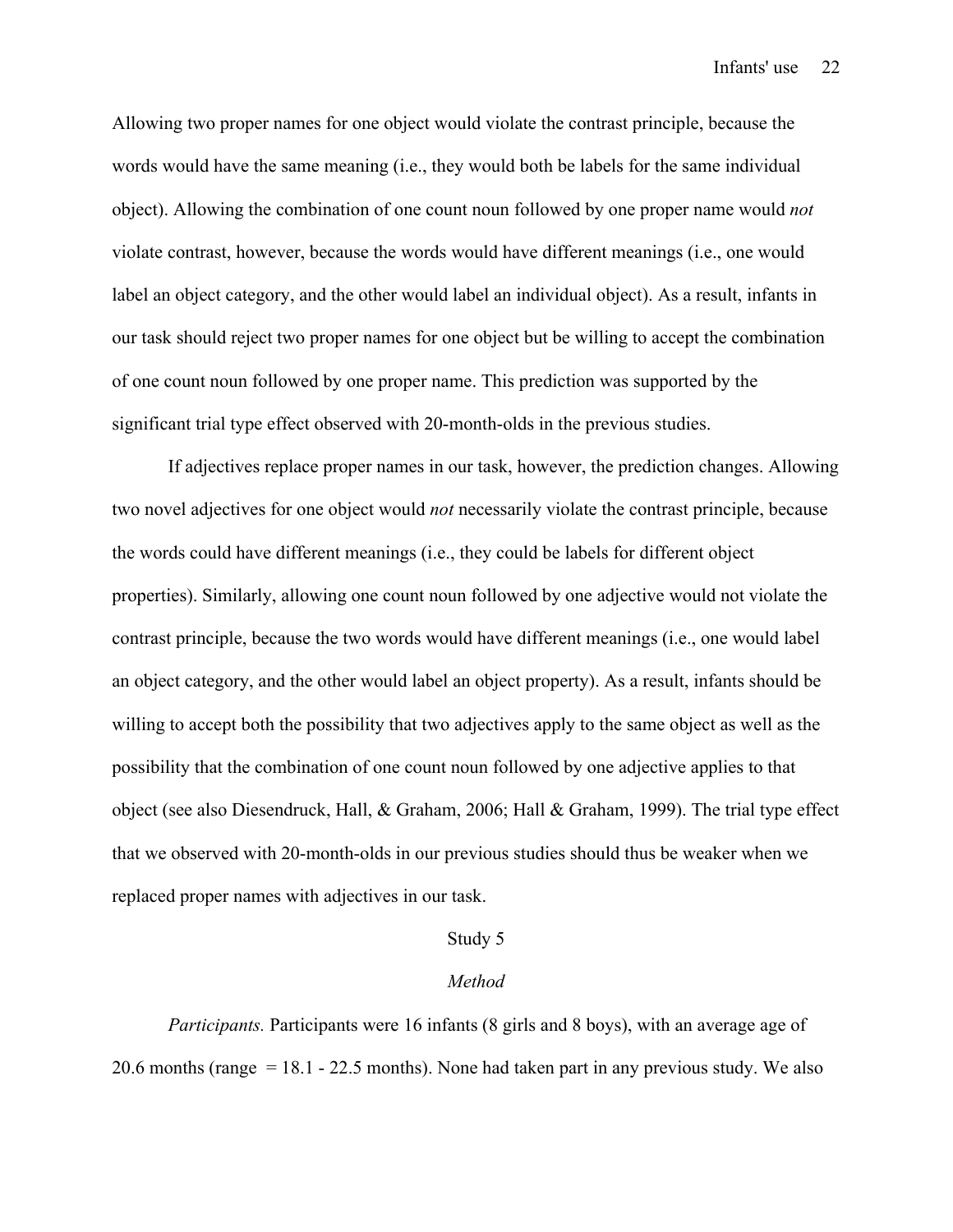tested, but excluded from the final sample, four infants for failing to complete the task, and two for having a search time longer than 2.5 standard deviations from the mean on at least one trial.

*Materials.* These were the same as in Study 4.

*Design and Procedure.* These were similar to those used in Study 4, except that the novel words modeled as proper names in Study 4 were now modeled as adjectives. As a result, the two trials were named the adjective-adjective (ADJ-ADJ) trial and the count noun-adjective (CN-ADJ) trial. The five sentence frames we used to present the adjectives were similar to those used to present proper names in Study 4: "Look! He is really FEP! Do you see? He is very FEP! Look! He is very FEP! I think he wants to come see you! Do you want to play with him? He is very FEP! Look, he is very FEP! I'm going to put him back inside the box!"

*Data Analysis.* Coding was carried out as in Study 1. Inter-coder agreement was calculated to be  $r = .99$ .

As in Study 4, we conducted a manipulation check to determine whether adults detected any systematic prosodic difference between the sentence frames containing the first mention of the second word on the two trials (i.e., "He is really \_\_\_"). As in Study 4, the four adult raters were essentially random in the accuracy of their partitioning of the 32 recordings into those that were from the ADJ-ADJ trial (i.e., judged stress on "he") and those that were from the CN-ADJ trial (i.e., judged no stress on "he"). The average accuracy score was 50% (18/32, 18/32, 13/32, 15/32). This finding suggests that adults did not detect any systematic prosodic difference between the initial sentence frames containing the second novel word on the two trials.

# *Results and Discussion*

Twenty-month-olds did not search significantly longer on the ADJ-ADJ trial than on the CN-ADJ trial. We conducted the same ANOVA as in Study 1. There were no significant effects,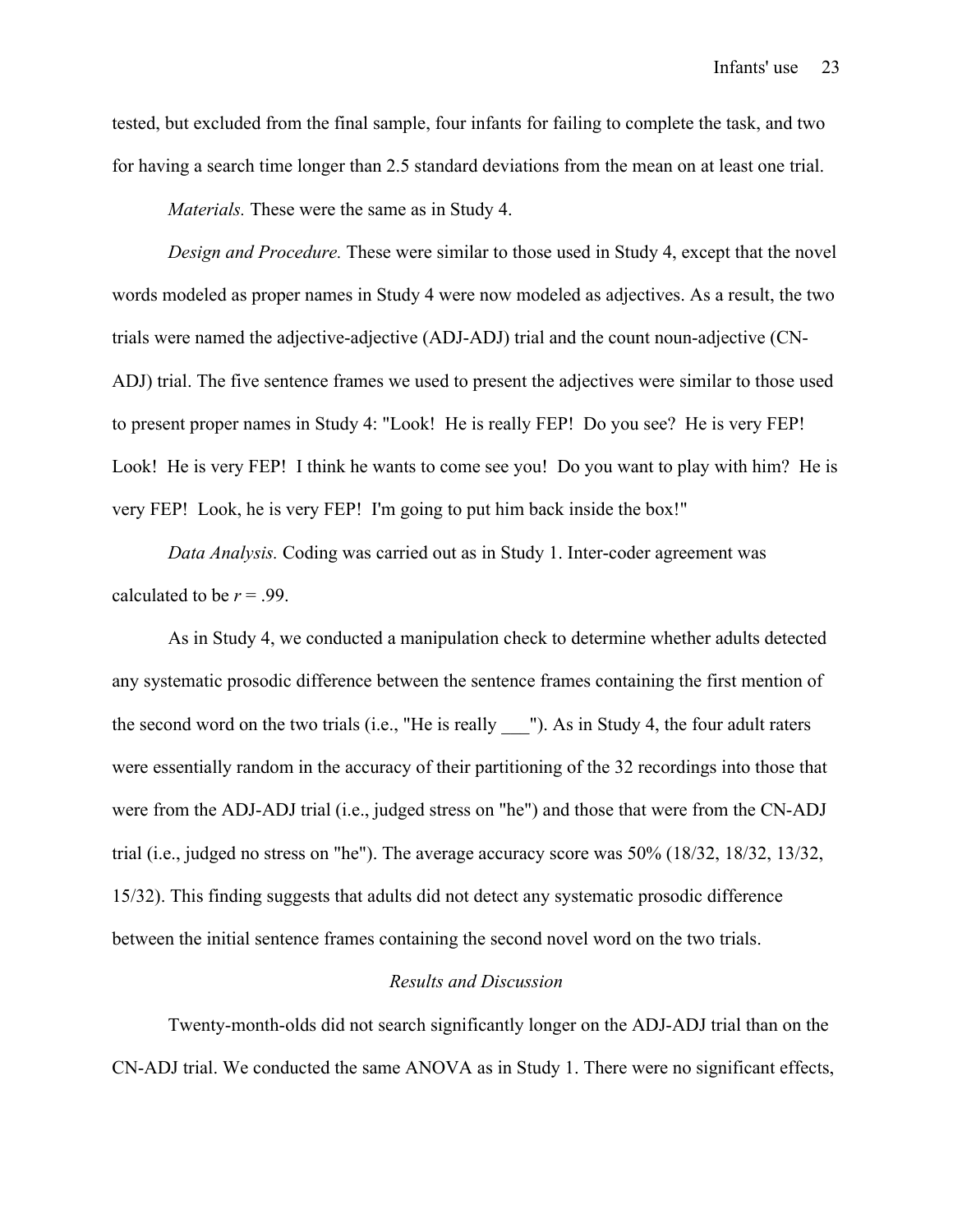including that for trial type,  $F(1, 14) = 1.38$ ,  $p = .26$ , partial  $eta^2 = .089$  (see Figure 5). Only 8 of the 16 infants' searches were longer on the ADJ-ADJ trial than on the CN-ADJ trial, nonsignificant by a sign test.

When we replaced proper names with adjectives in the task from Study 4, 20-month-olds did not search significantly more persistently after hearing two novel words from the same lexical category (two adjectives) than after hearing two words from different lexical categories (one count noun followed by one adjective). This discovery suggests that the significant trial type effect observed with 20-month-olds in Study 4 was not driven solely by our use of two words from the same lexical category rather than two words from different lexical categories. Instead, the result offers support for the claim that the effect reflected infants' knowledge of the distinct semantics of count nouns and proper names, coupled with adherence to the principle of contrast.

The results of Study 5 (with adjectives) clearly differed from those of Study 4 (with proper names). In Study 5, the trial type effect was not significant, the effect size was modest (partial *eta*<sup>2</sup> = .089), and a non-significant number of infants (8/16) showed the effect. In Study 4, however, the effect of trial type was significant, the effect size was larger (partial  $eta^2 = .341$ ), and a significant number of infants (12/16) showed the effect. To follow up these separate analyses, we carried out a direct between-study comparison. We combined the search duration data from Studies 4 and 5 and conducted a 2 x 2 x 2 mixed ANOVA, with lexical category (adjectives in Study 5, proper names in Study 4) and trial order (two words from same lexical category first, two words from same lexical category second) as between-subjects factors, and trial type (two words from same lexical category, two words from different lexical categories) as a within-subjects factor. In this follow-up analysis, there was a significant effect of trial type, *F*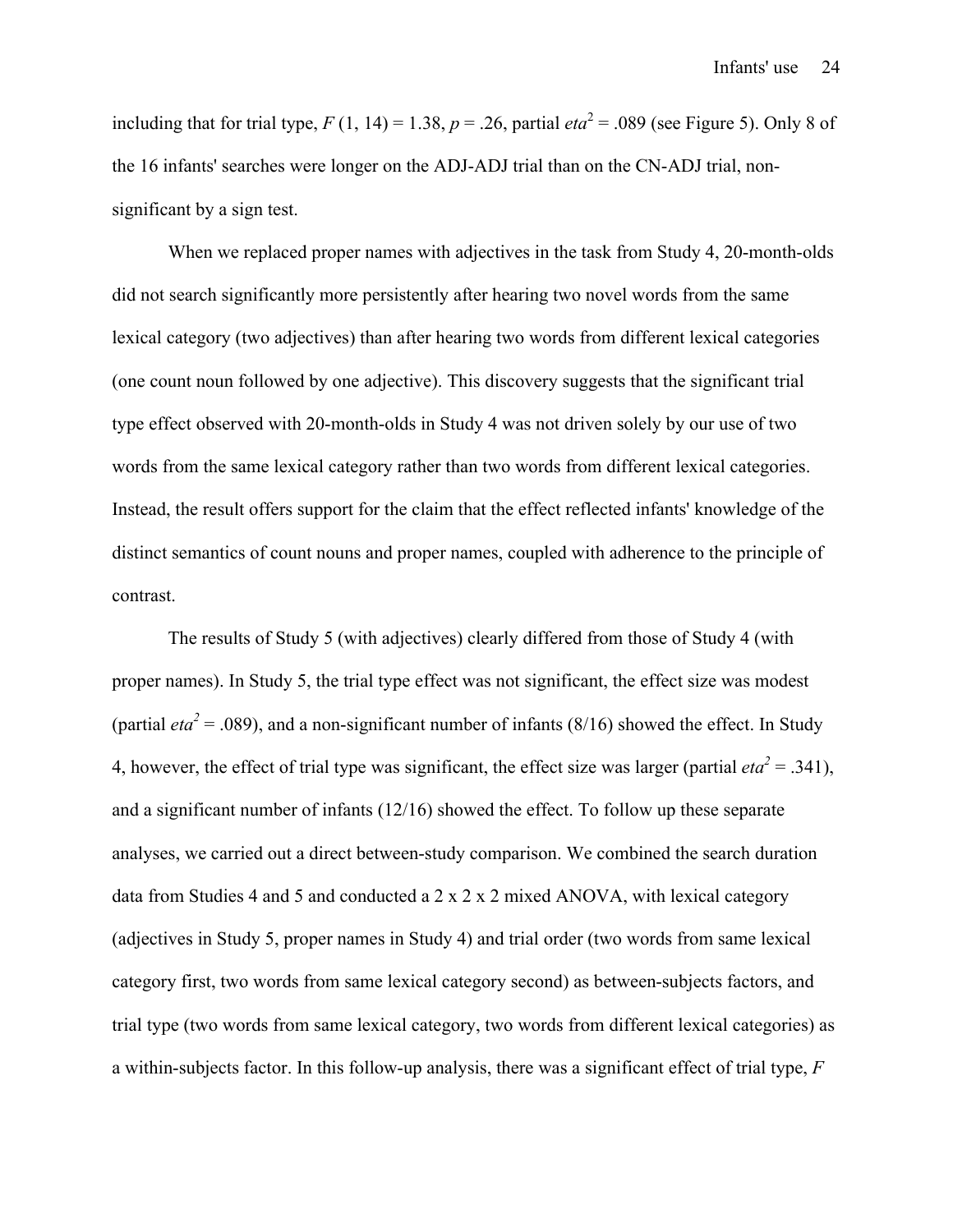$(1, 28) = 6.52$ ,  $p = .016$ , partial *eta*<sup>2</sup> = .189, but the expected interaction between lexical category and trial type was not significant,  $F(1, 28) = 0.46$ ,  $p = .50$ , partial *eta*<sup>2</sup> = .016.

Close inspection of the results from Studies 4 and 5 reveals a way to reconcile the apparent conflict between the non-significant trial type effect in the analysis of Study 5 and the non-significant interaction between lexical category and trial type in the cross-study analysis. In Study 5, although the trial type effect was non-significant, the difference between trial means was in the predicted direction, indicating that infants had a weak tendency to expect two objects upon hearing two adjectives. However, the trial type effect was more than three times *larger*  when the study involved proper names (partial  $eta^2 = .341$ ) than when it involved adjectives (partial  $eta^2$  = .089). The stronger effect in Study 4 (with proper names) and the weaker effect in Study 5 (with adjectives) thus lend support to two claims. First, infants *did* distinguish between the use of proper names and adjectives in our task. This discovery suggests that the effect uncovered in Study 4 reflects infants' knowledge of the semantic distinction between proper names and count nouns, along with adherence to the principle of contrast. Second, infants also had a weaker pragmatic tendency to infer that a speaker who used two words from the same lexical category (either two proper names or two adjectives) intended the words to apply to two different objects.

## General Discussion

The results of these five experiments provide the first evidence in the literature that infants' emerging understanding of distinct lexical-category-to-meaning links guides them in the fundamental task of object individuation. The findings make three main contributions. First, they reveal a previously unidentified source of information available to drive individuation in infancy. Prior work has established that by 12 months (or earlier), infants can use information about both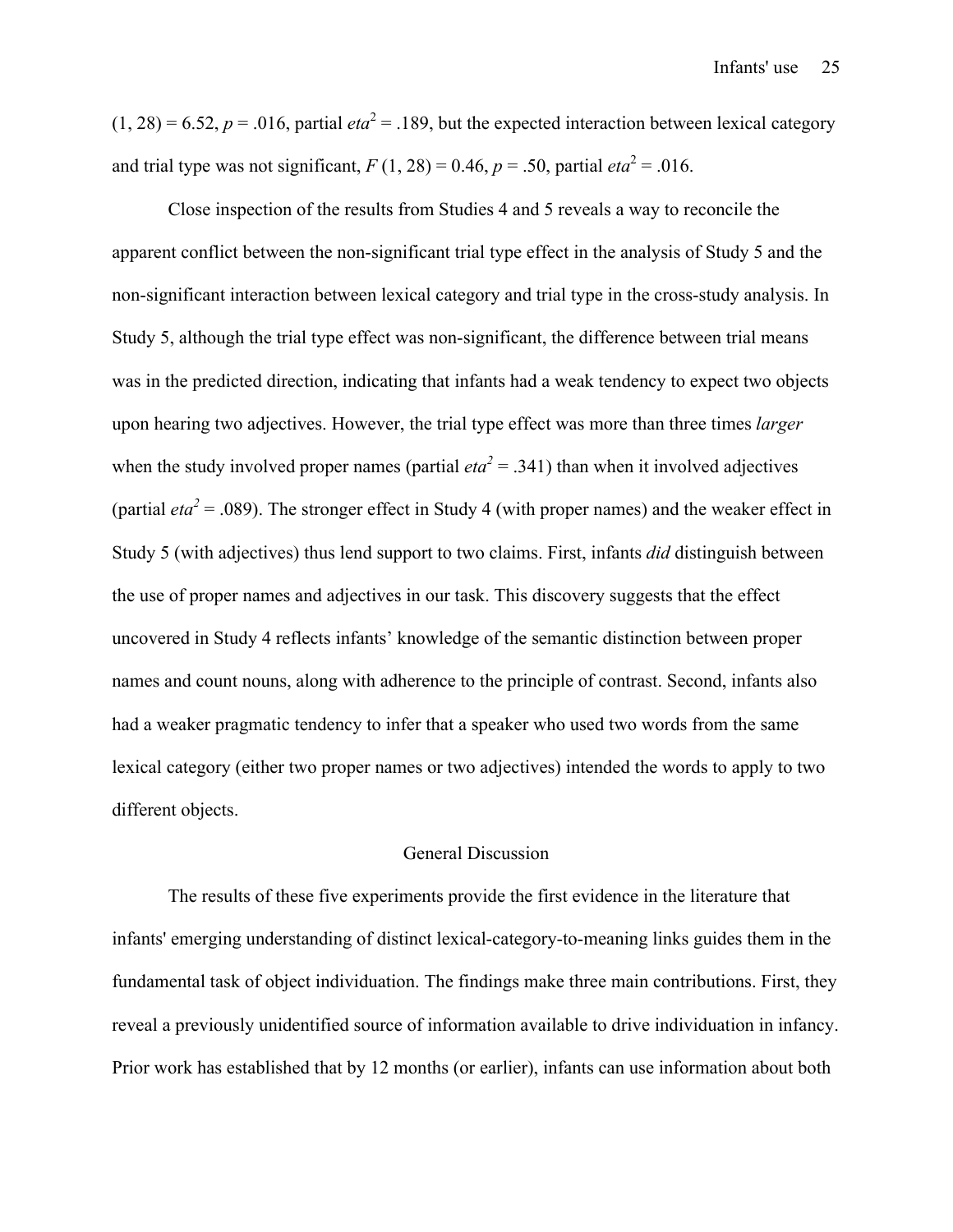spatio-temporal differences and property/kind differences between objects to guide individuation (Bonatti, Frot, Zangl, & Mehler, 2002; Wilcox & Baillargeon, 1998; Wilcox & Schweinle, 2002; Xu & Baker, 2005; Xu & Carey, 1996; Xu, Carey, & Quint, 2004). Previous research has also identified a role for language. For example, 10-month-old infants often fail to use property/kind differences between objects to individuate them in a complex task, but they may succeed when the objects receive distinct count noun labels (Xu, 2002). Moreover, Xu et al. (2005) found that 12-month-olds who heard two different novel count nouns were more likely to infer the presence of two objects hidden inside an opaque box than those who heard one count noun repeated. The current work reveals that, in addition to these cues, 20-month-old infants can use lexical category information to guide object individuation. Specifically, they can exploit this information to disambiguate an event that involves two sequential appearances of an object.

It would be interesting to push this line of research further by removing the presence of the object(s) from the task. The results from the current task do not allow us to determine whether infants needed to see the object appearances in order to use the lexical category information appropriately in drawing inferences about the number of objects hidden in the box. Eliminating the objects from the task would enable a test of whether infants can use lexical category information *alone* to set up a mental model of the number of objects present in an ambiguous scene. Moreover, if we take the presentation of one or more objects to be a defining property of an object individuation task, infants' success on this modified task would suggest that they have the ability to use lexical category cues to predict the number of objects present in the ambiguous situation, without individuating objects *per se*. In future work, it would be interesting to examine infants' use of lexical category information in this type of modified task (see Dewar & Xu, 2007; Xu et al., 2005).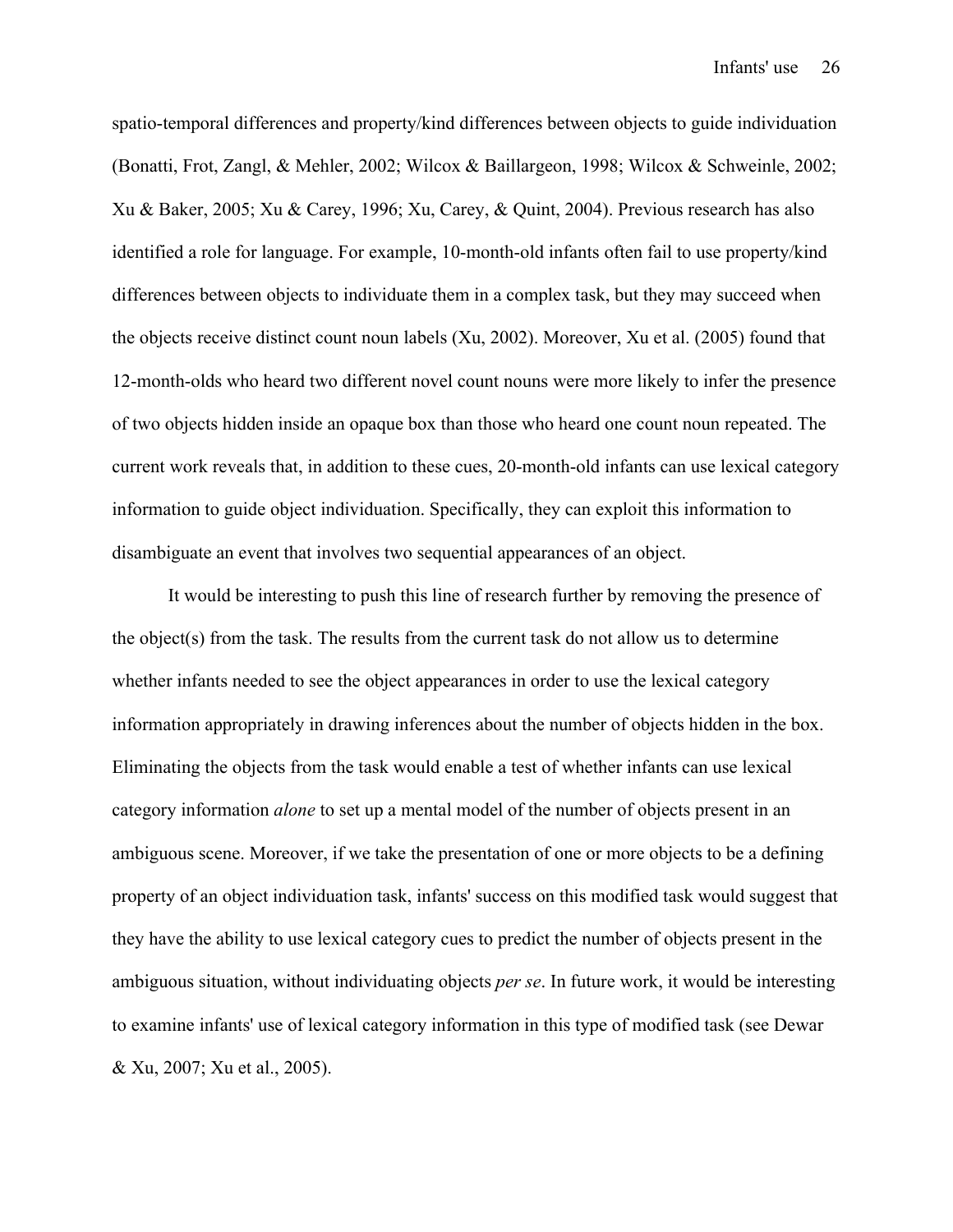Second, the results provide the first evidence from a manual search task that by 20 months, infants have acquired knowledge of appropriate semantic distinctions among three word categories (proper names, count nouns, and adjectives). The results are consistent with a body of research reporting knowledge of several distinct lexical-category-to-meaning links in children younger than two years (e.g., Booth & Waxman, 2003; Echols & Marti, 2004; Waxman, 1999; Waxman & Booth, 2001; Waxman & Markow, 1998). More specifically, the current results corroborate recent findings from a study that used a categorization task involving word extension to investigate infants' knowledge of the distinct semantics of proper names and count nouns (Bélanger & Hall, 2006). In that study, as in the current one, 20- but not 16-month-olds distinguished appropriately between these two lexical categories. The agreement between the results of the two studies provides evidence that lexical category knowledge is available to guide infants in a manual search task as soon as it can be used to direct them in word extension. The convergence between the search and word extension results also bolsters the claim that knowledge of lexical-category-to-meaning links for proper names and count nouns first arises between 16 and 20 months.

Finally, the findings offer new evidence that infants use the principle of contrast in the acquisition of novel words. The effects we observed among 20-month-olds cannot be due solely to their knowledge of the semantics of different lexical categories. Infants must also have an understanding of circumstances under which the use of two novel words implies reference to two different objects, such as when the two words would violate the contrast principle (Clark, 1993) if they referred to just one object. In our task, two novel proper names for one object would violate the contrast principle, because both words would have the same meaning (i.e., the words would both refer to the *same* individual object). Two novel adjectives for one object, however,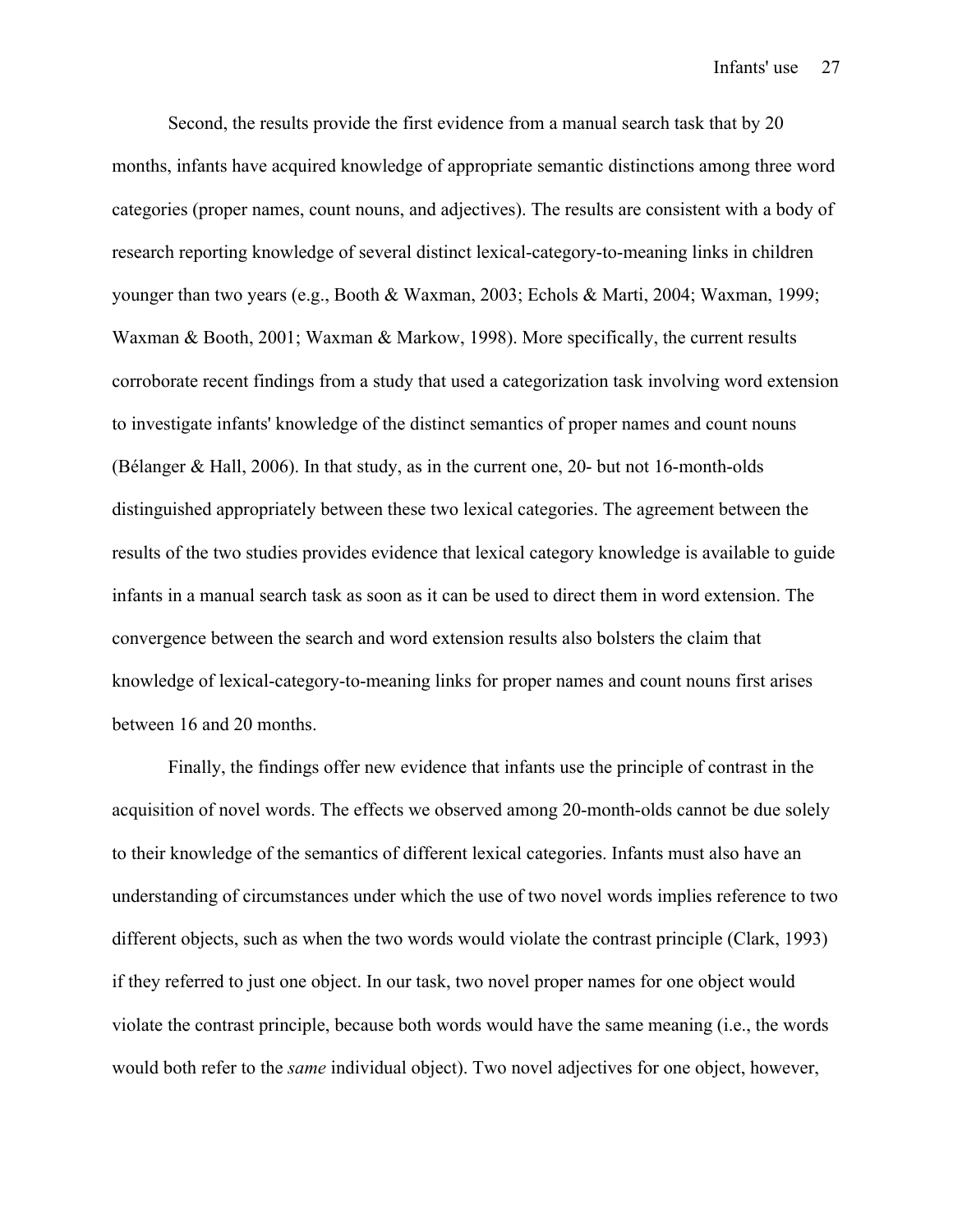would not necessarily violate the contrast principle, because they could be taken to have different meanings (i.e., the words could refer to *different* object properties). The combination of a count noun followed by a proper name or a count noun followed by an adjective for one object would not violate contrast, because the two terms would have different meanings (i.e., one would refer to an object category and the other to an individual object or an object property). It is possible that infants represent the contrast principle as a semantic constraint on the possible meanings that can be assigned to novel words; but it is also possible that it is a pragmatic assumption about a speaker's intended use of words within a discourse context (see Bloom, 2000; Clark, 1993; Diesendruck, 2005; Diesendruck & Markson, 2001).<sup>2</sup> Furthermore, the results from Study 5 suggest that infants have an additional, weaker expectation that a speaker who uses two novel words from a single lexical category intends to refer to two different objects, even when the words would not necessarily violate the contrast principle if applied to one object (as in the case of two novel adjectives). Further research manipulating the conditions under which infants are exposed to multiple novel words for objects should help to clarify the nature of their assumptions about the possible semantic relations that can hold among them.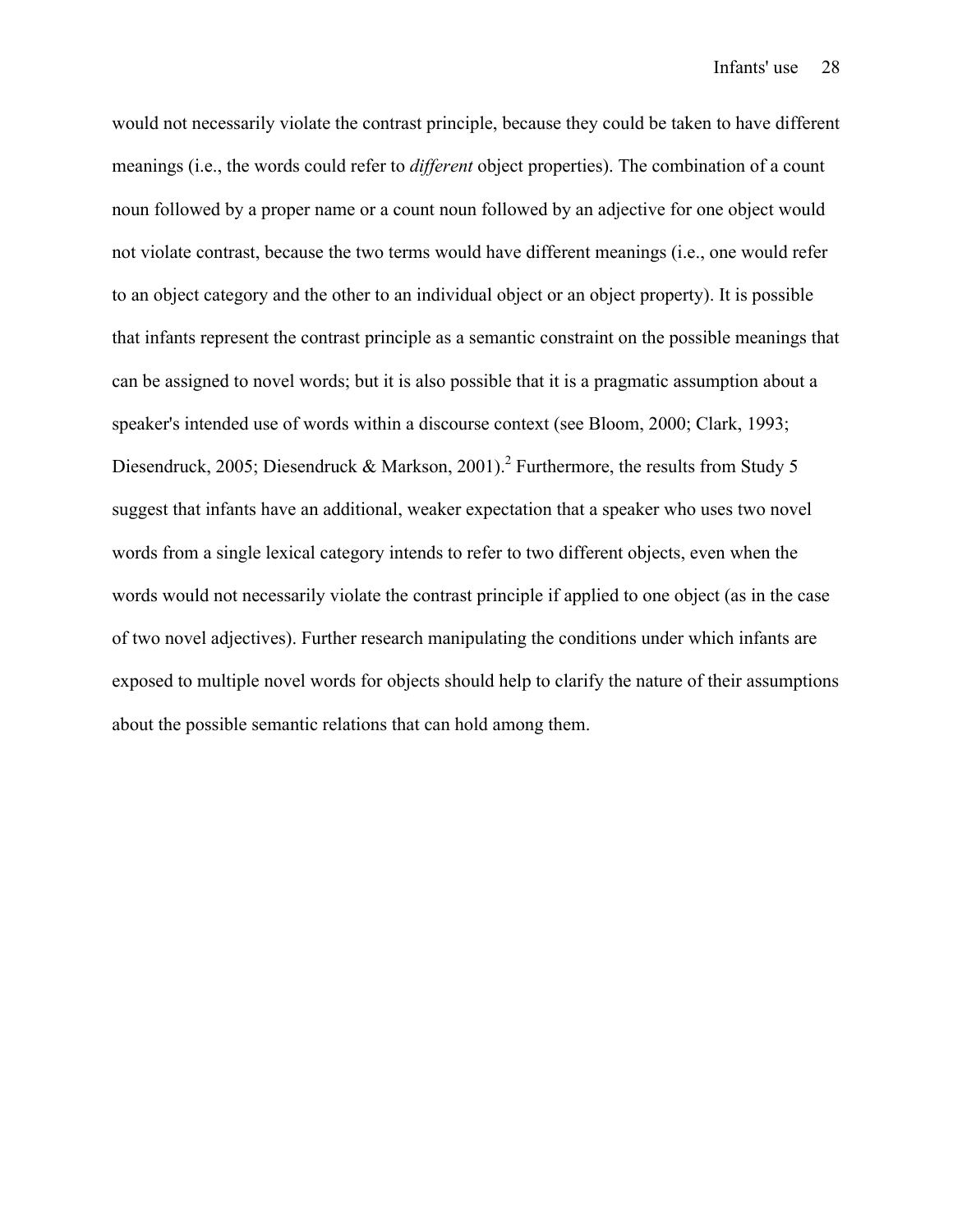#### References

- Bélanger, J., & Hall, D. G. (2006). Learning proper names and count nouns: Evidence from 16 and 20-month-olds. *Journal of Cognition and Development, 7,* 45-72.
- Bloom, P. (2000). *How children learn the meanings of words*. Cambridge, MA: MIT Press.
- Bonatti, L., Frot, E., Zangl, R. & Mehler, J. (2002). The human first hypothesis: Identification of conspecifics and individuation of objects in the young infant. *Cognitive Psychology, 44,* 388-426.
- Booth, A., & Waxman, S. R. (2003). Mapping words to the world in infancy: Infants' expectations for count nouns and adjectives. *Journal of Cognition and Development, 4,* 357-381.

Clark, E. (1993). *The lexicon in acquisition.* Cambridge: Cambridge University Press.

- Dewar, K., & Xu, F. (2007). Do 9-month-old infants expect distinct words to refer to kinds? *Developmental Psychology, 43*, 1227-1238.
- Diesendruck, G. (2005). The principles of conventionality and contrast in word learning: An empirical examination. *Developmental Psychology, 41,* 451-463.
- Diesendruck, G., & Markson, L. (2001). Children's avoidance of lexical overlap: a pragmatic account. *Developmental Psychology, 37,* 630-641.
- Diesendruck, G., Hall, D. G., & Graham, S. A. (2006). Children's use of syntactic and pragmatic knowledge in the interpretation of novel adjectives. *Child Development, 77*, 16-30.
- Echols, C., & Marti, C. N. (2004). The identification of words and their meanings: From perceptual biases to language-specific cues. In D. G. Hall & S. Waxman (Eds.), *Weaving a lexicon* (pp. 41-78). Cambridge, MA: MIT Press.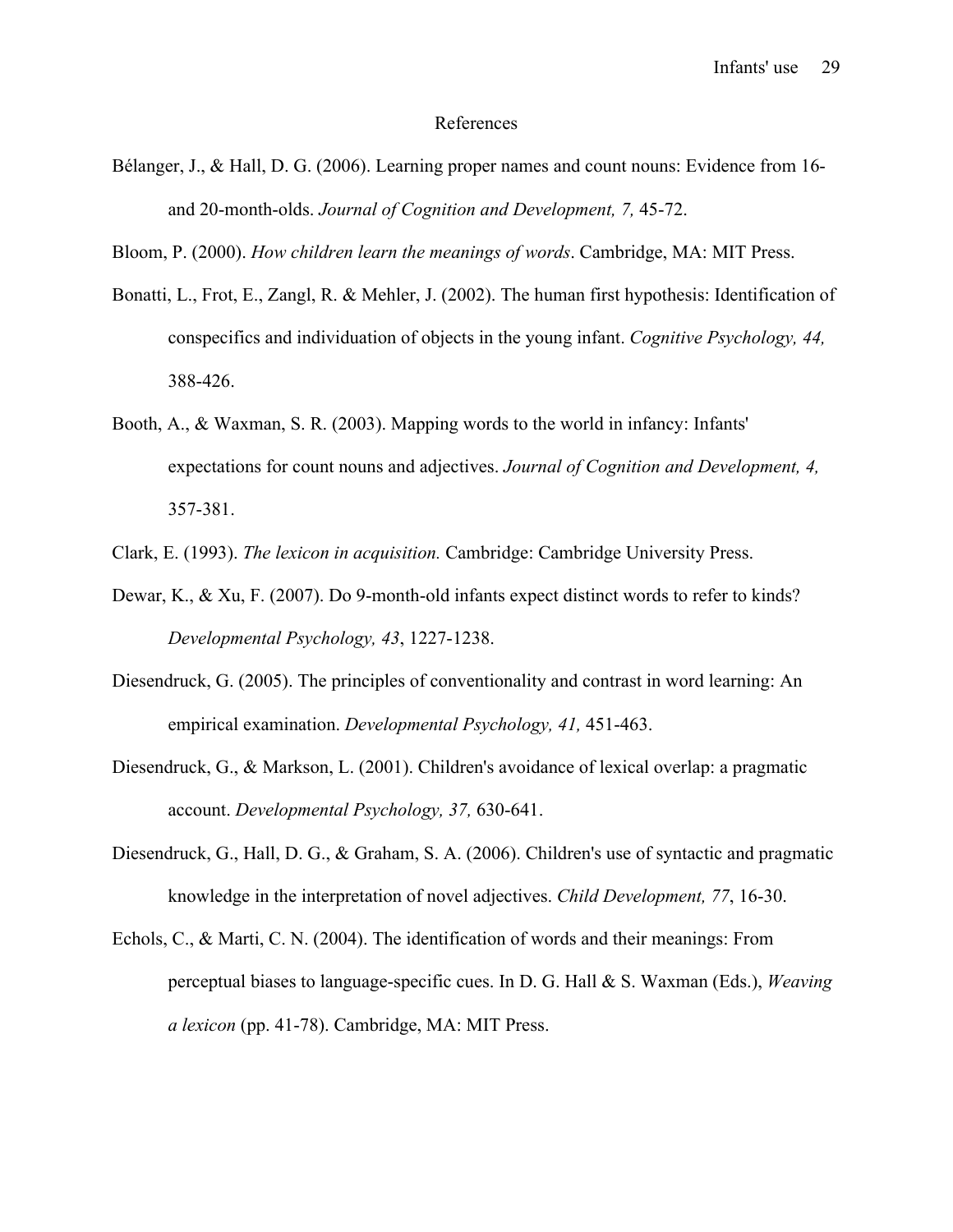- Feigenson, L., & Carey, S. (2003). Tracking individuals via object files: Evidence from infants' manual search. *Developmental Science, 6*, 568-584.
- Fisher, C., Klingler, S. L., & Song, H. (2006). What does syntax say about space? 2-year-olds use sentence structure to learn new prepositions. *Cognition, 101,* B19-B29.
- Hall, D. G., & Graham, S. A. (1999). Lexical form class information guides word-to-object mapping in preschoolers. *Child Development, 70,* 78-91.
- Hall, D. G., Lee, S. C., & Bélanger, J. (2001). Young children's use of syntactic cues to learn proper names and count nouns. *Developmental Psychology, 37,* 298-307.
- Liittschwager, J., & Markman, E. (1993, March). *Young children's understanding of proper versus common nouns*. Poster presented at the Biennial Meetings of the Society for Research in Child Development, New Orleans, LA.
- Markman, E. M. (1989). *Categorization and naming in children.* Cambridge, MA: The MIT Press.
- Sorrentino, C. (2001). Individuation, identity, and proper names in cognitive development. *Developmental Science, 4,* 399-407.
- Sorrentino, C., & Halberda, J. (2001). *Do multiple proper names indicate multiple individuals? Evidence from children and adults*. Poster presented at the Biennial Meeting of the Society for Research in Child Development, Minneapolis, MN.
- Van de Walle, G., Carey, S., & Prevor, M. (2000). Bases for object individuation in infancy: Evidence from manual search. *Journal of Cognition and Development, 1,* 249-280.
- Waxman, S. R. (1999). Specifying the scope of 13-month-olds' expectations for novel words. *Cognition, 70,* B35-B50.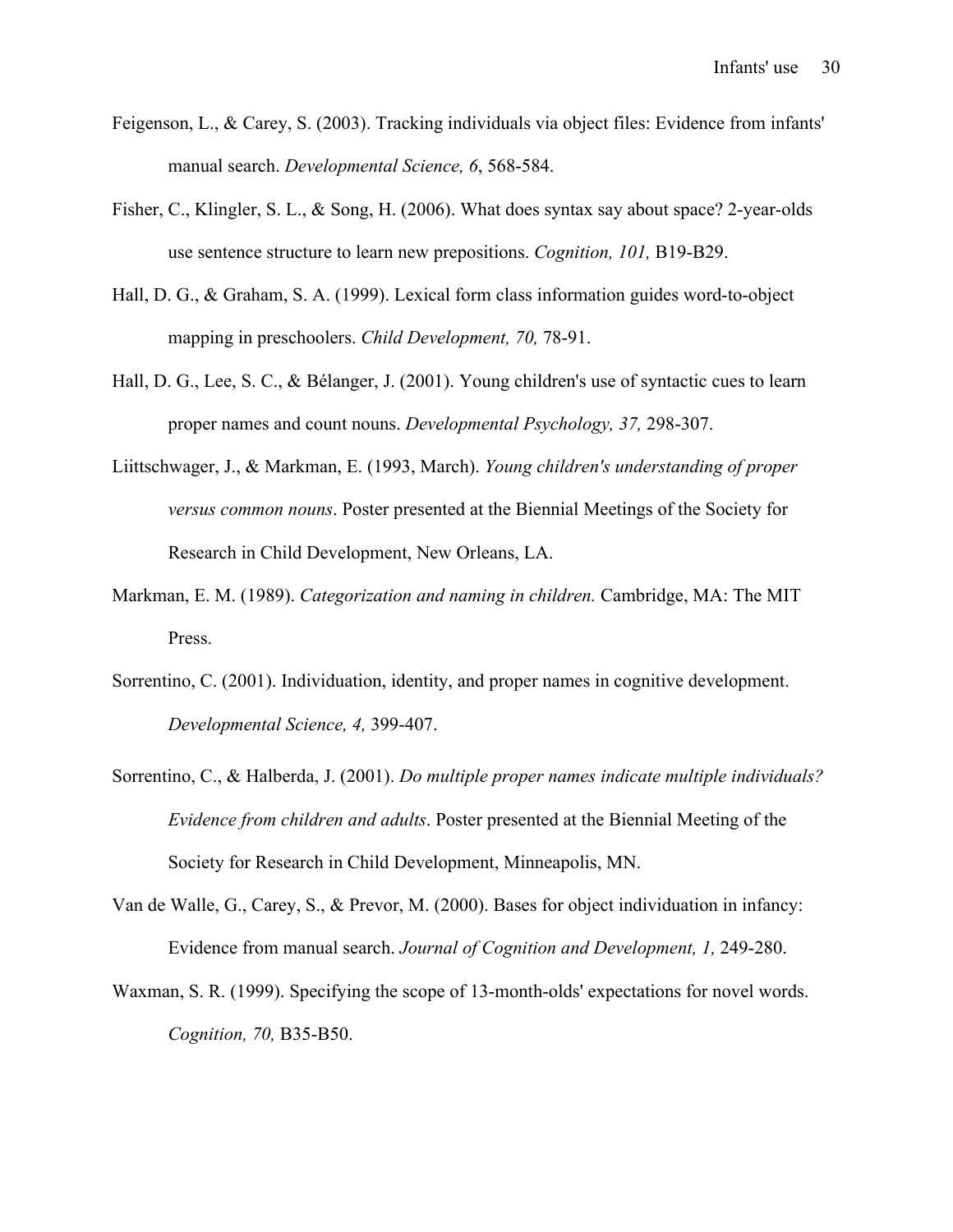- Waxman, S. R., & Booth, A. E. (2001). Seeing pink elephants: Fourteen-month-olds' interpretations of novel nouns and adjectives. *Cognitive Psychology, 43,* 217-242
- Waxman, S. R., & Markow, D. B. (1998). Object properties and object kinds: Twenty-onemonth-old infants' extension of novel adjectives. *Child Development, 69,* 1313-1329.
- Wilcox, T., & Baillargeon, R. (1998). Object individuation in infancy: The use of featural information in reasoning about occlusion events. *Cognitive Psychology, 37,* 97-155.
- Wilcox, T., & Schweinle, A. (2002). Object individuation and event mapping: Developmental changes in infants' use of featural information. *Developmental Science, 5,* 132-150.
- Xu, F. (2002). The role of language in acquiring object kind concepts in infancy. *Cognition, 85,* 223-250.
- Xu, F., & Baker, A. (2005). Object individuation in 10-month-old infants using a simplified manual search method. *Journal of Cognition and Development, 6,* 307-323.
- Xu, F., & Carey, S. (1996). Infants' metaphysics: The case of numerical identity. *Cognitive Psychology, 30,* 111-153.
- Xu, F., Carey, S., & Quint, N. (2004). The emergence of kind-based object individuation in infancy. *Cognitive Psychology, 49,* 155-190.
- Xu, F., Cote, M., & Baker, A. (2005). Labeling guides object individuation in 12-month-old infants. *Psychological Science, 16*, 372-377.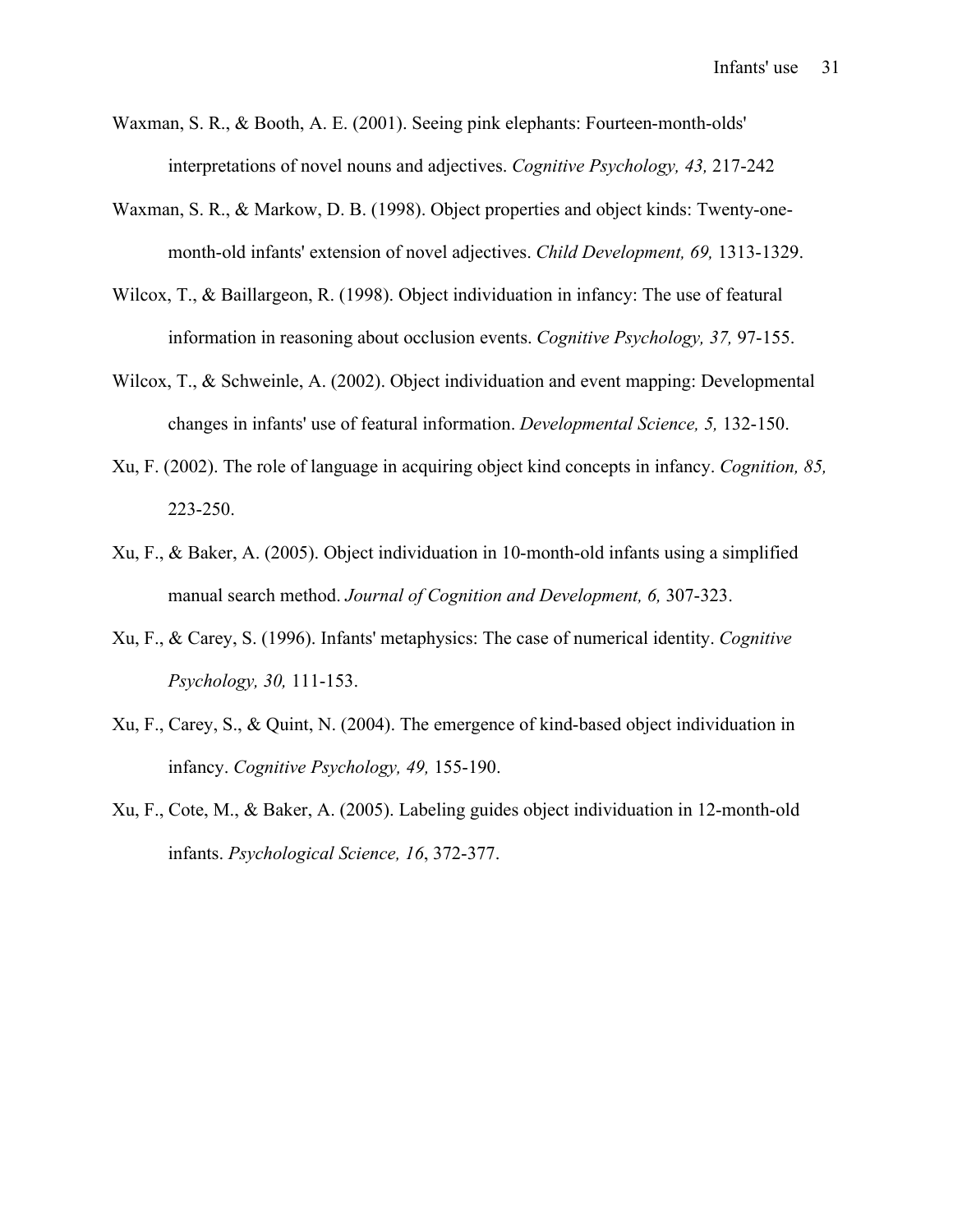# Author Note

This work was funded by an operating grant to D. Geoffrey Hall from the Natural Sciences and Engineering Research Council of Canada. Portions of the research were presented at the Boston University Conference on Language Development, November, 2006. We thank Cristy McNiven for her help with data collection. Address correspondence to D. Geoffrey Hall, Department of Psychology, University of British Columbia, 2136 West Mall, Vancouver, BC, V6T 1Z4, Canada; e-mail: geoff@psych.ubc.ca.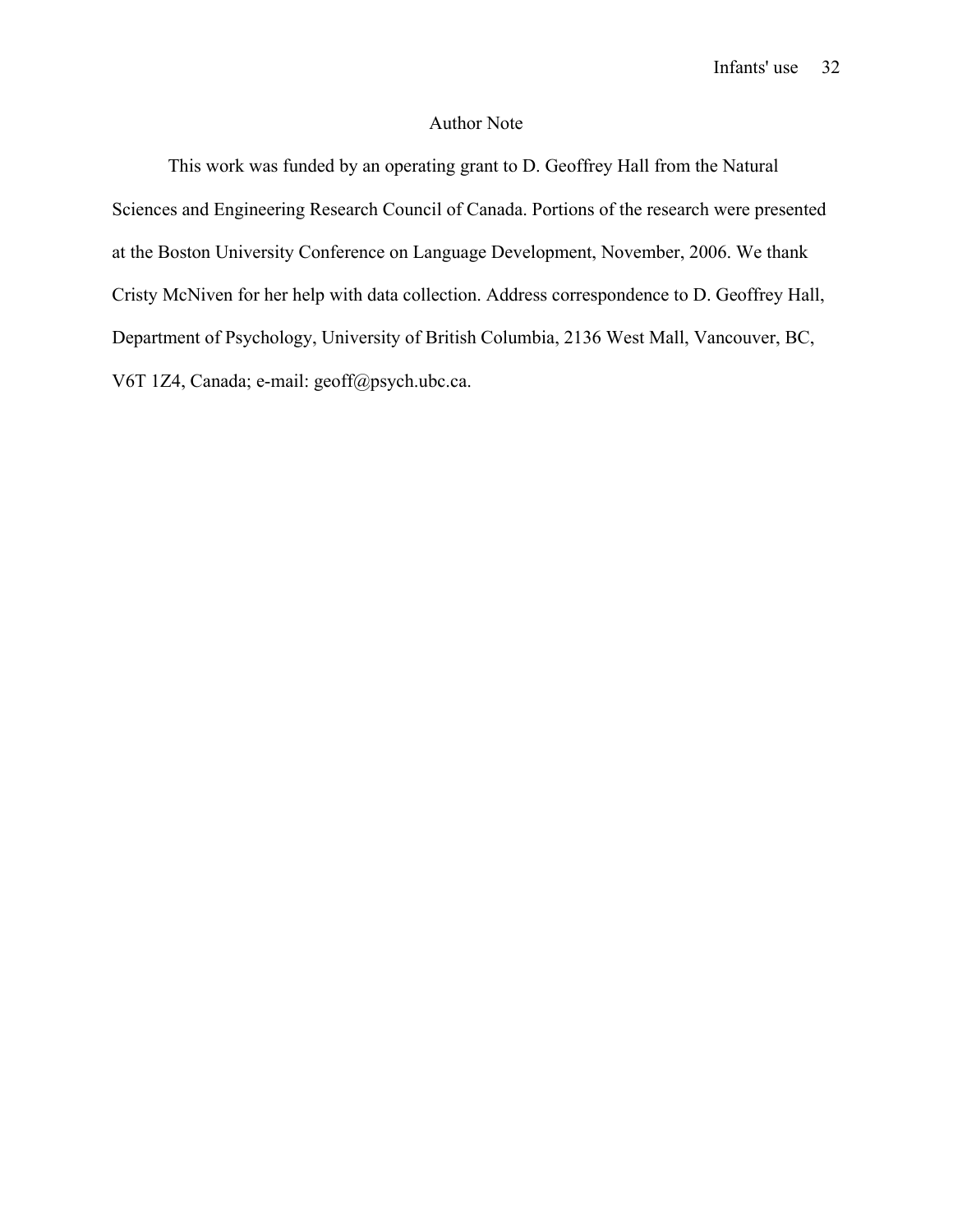#### Footnotes

1. Note that our interest was in determining whether there were *any* circumstances under which infants would distinguish a trial involving two proper names (i.e., a PN-PN trial) from a trial involving one count noun and one proper name. We obtained our positive evidence using a trial on which the count noun *preceded* the proper name (i.e., a CN-PN trial). We make no claim about 20-month-olds' ability to distinguish a PN-PN trial from a PN-CN trial, though we have no a priori reason to expect that they would be unable to do so.

2. One piece of evidence favoring the pragmatic account is that many objects do have more than one proper name (e.g., one man may be called "William," "Bill," or "Mr. Smith" by different people and/or in different settings); however, it is unclear whether 20-month-olds possess this knowledge (for further discussion of pragmatics and the contrast principle, see Bloom 2000; Diesendruck, 2005).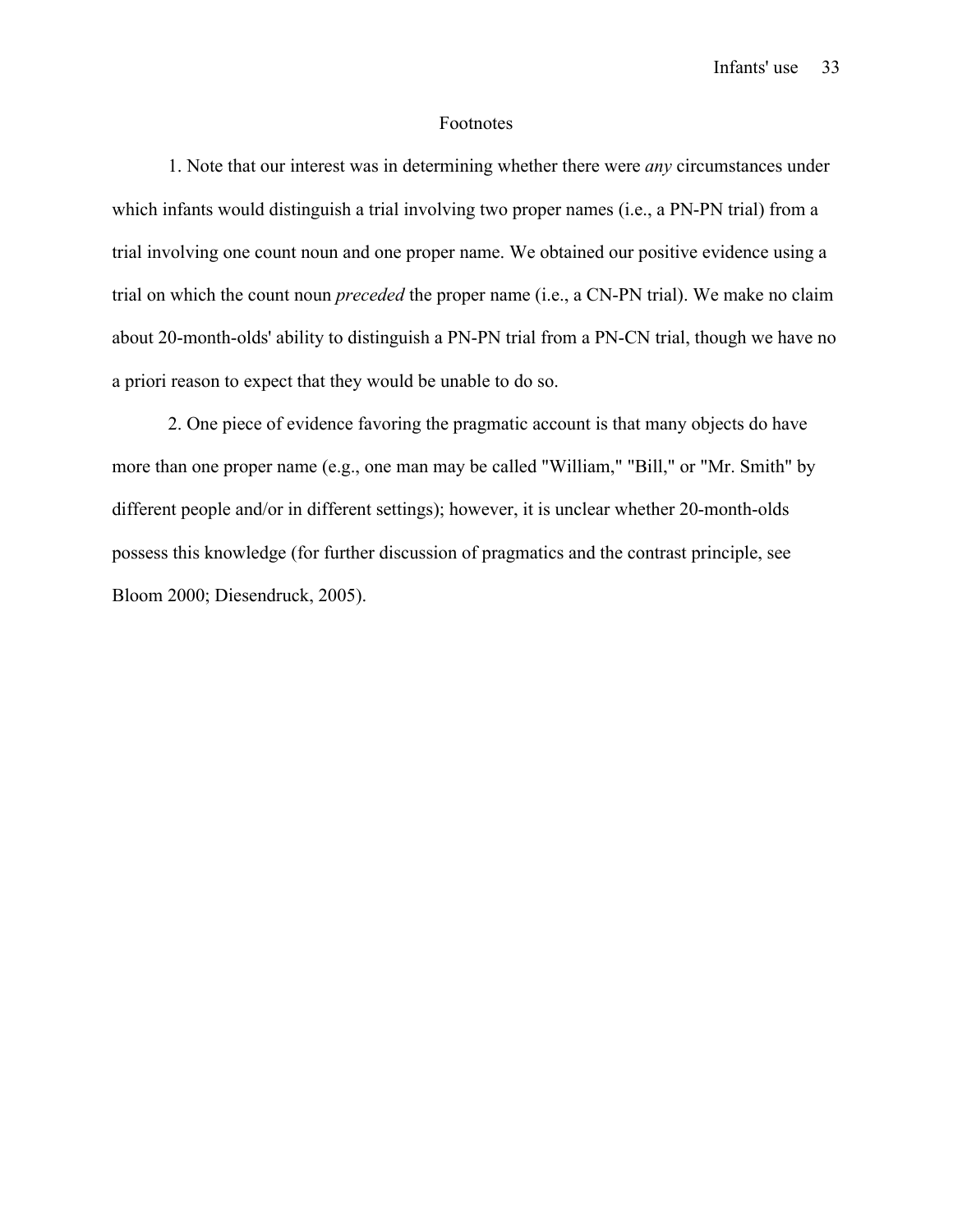# Figure Captions

*Figure 1.* Results of Study 1. Bars represent 1 standard error.

- *Figure 2.* Results of Study 2. Bars represent 1 standard error.
- *Figure 3.* Results of Study 3. Bars represent 1 standard error.
- *Figure 4.* Results of Study 4. Bars represent 1 standard error.
- *Figure 5.* Results of Study 5. Bars represent 1 standard error.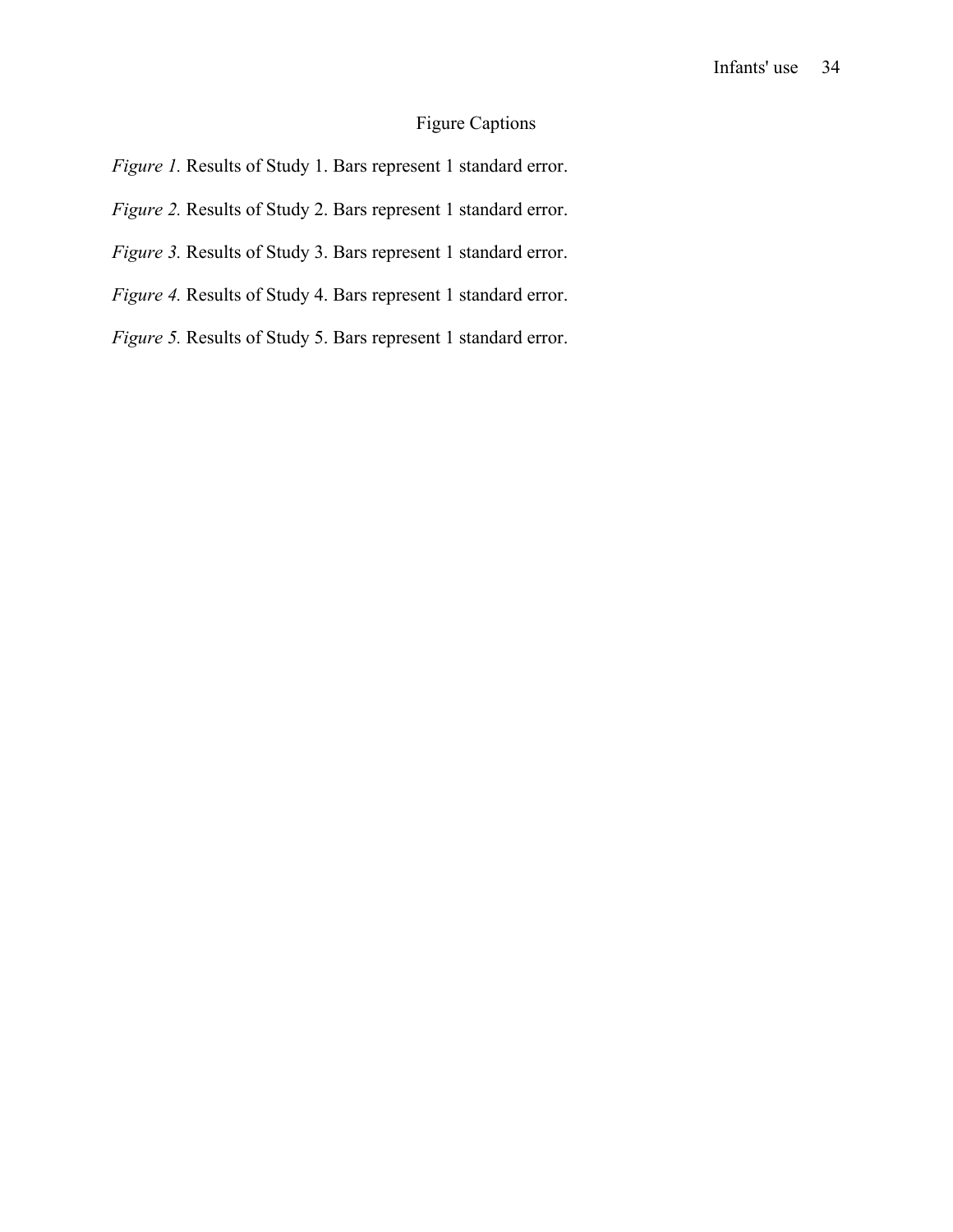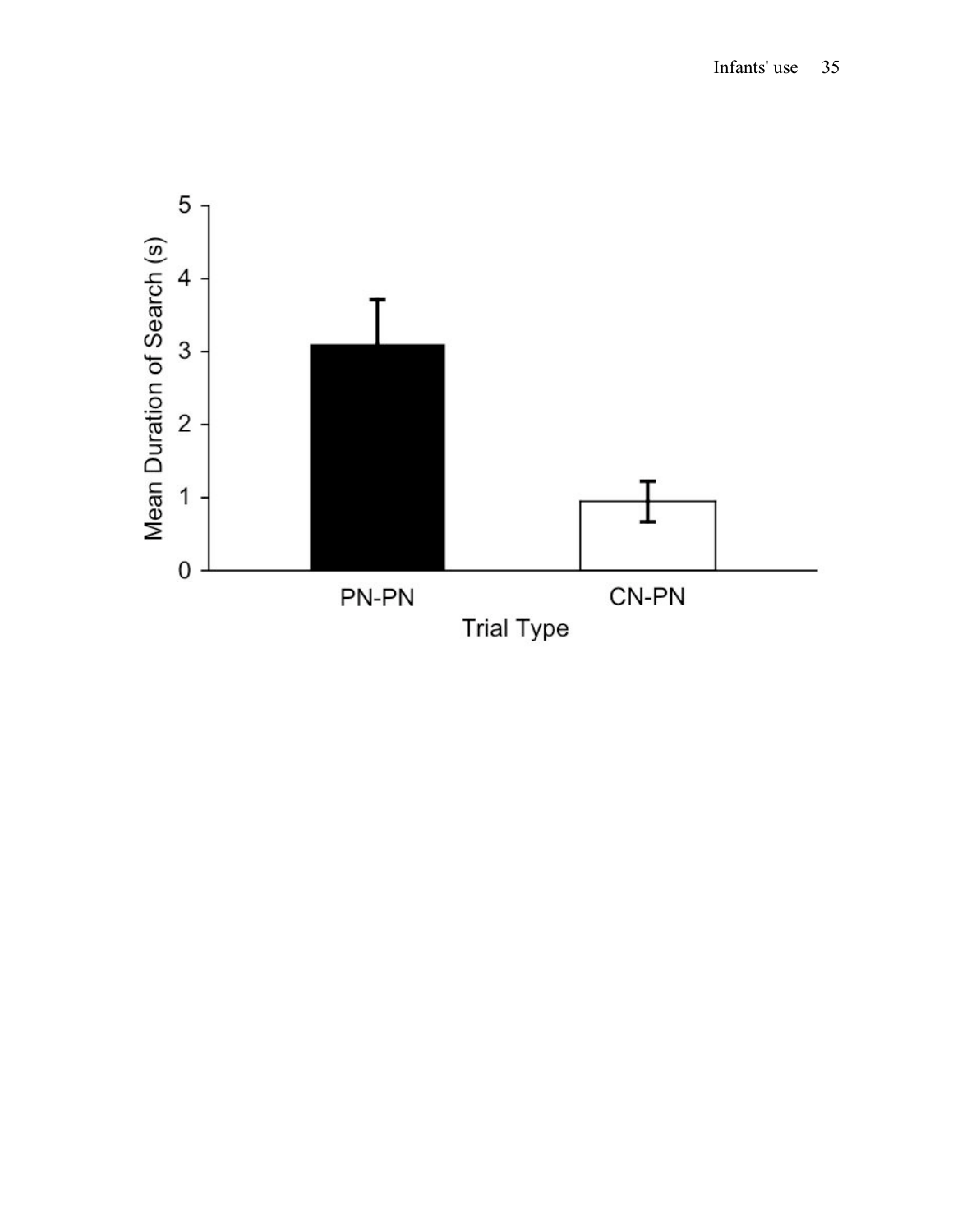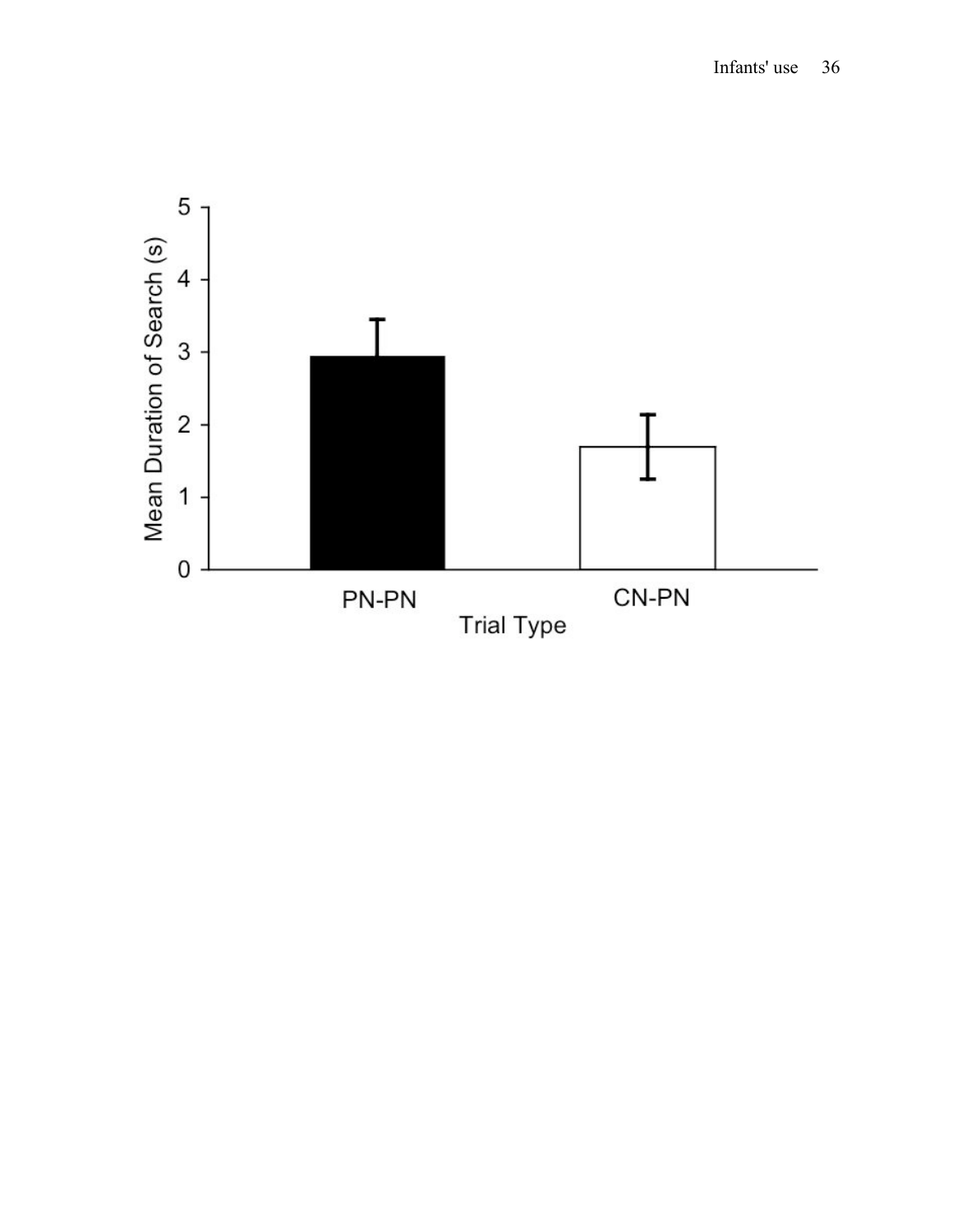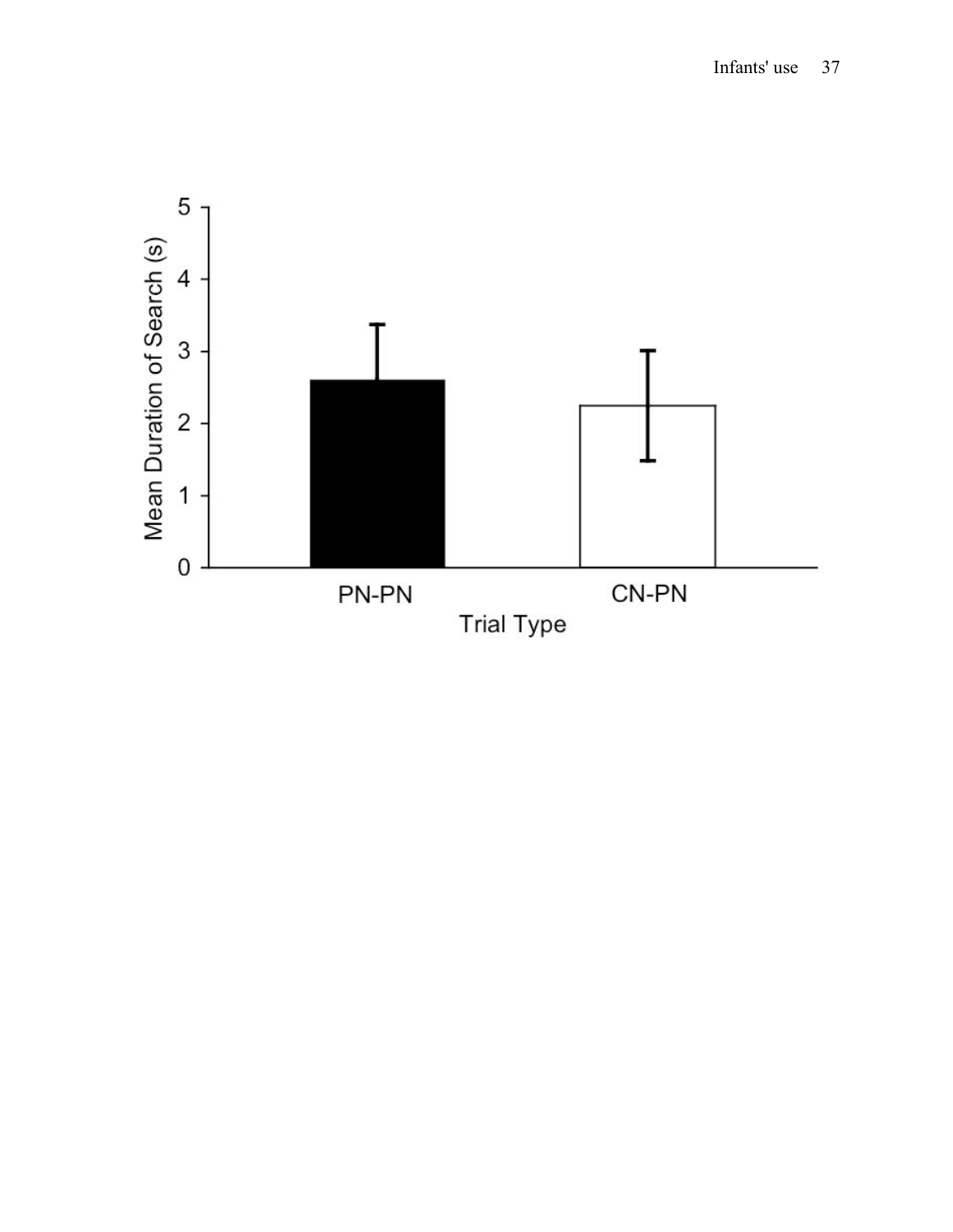